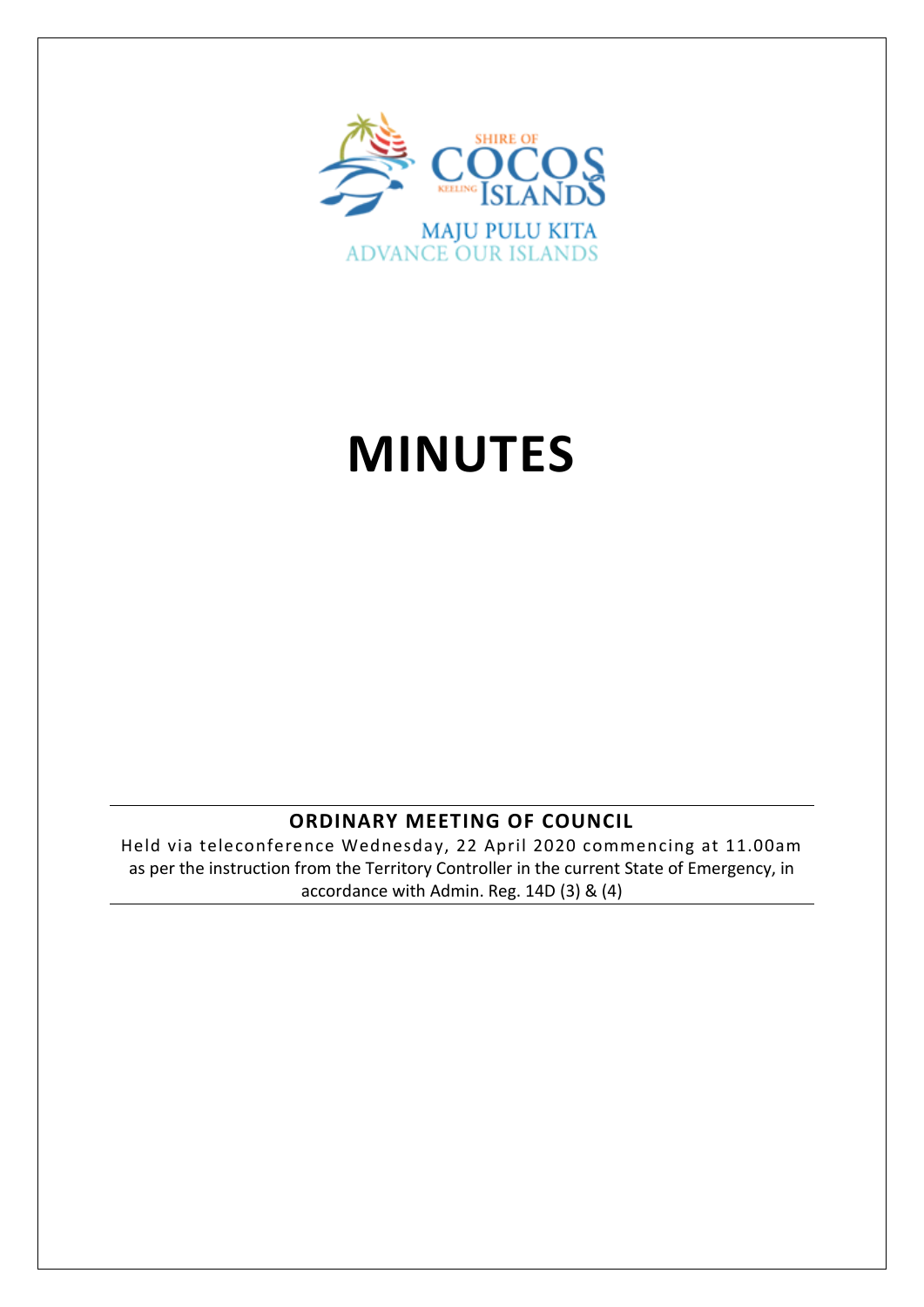

## **OUR VALUES**

**Service**

Provide the best service we can.

We serve the community and each other.

## **Accountability**

We take responsibility for our own actions.

We do what we say we will do.

Mistakes are an opportunity to learn.

## **Support**

We support our team and our community.

Look for opportunities to help each other.

#### **Respect**

We respect and value others.

Our interactions are always respectful towards others.

## **Integrity**

We will be honest and transparent with all our dealings.

Maintain confidentiality.

Trust each other.

## **Achievement**

Being proactive and enabling the outcomes.

Be creative and think outside the square.

Shire of Cocos (Keeling) Islands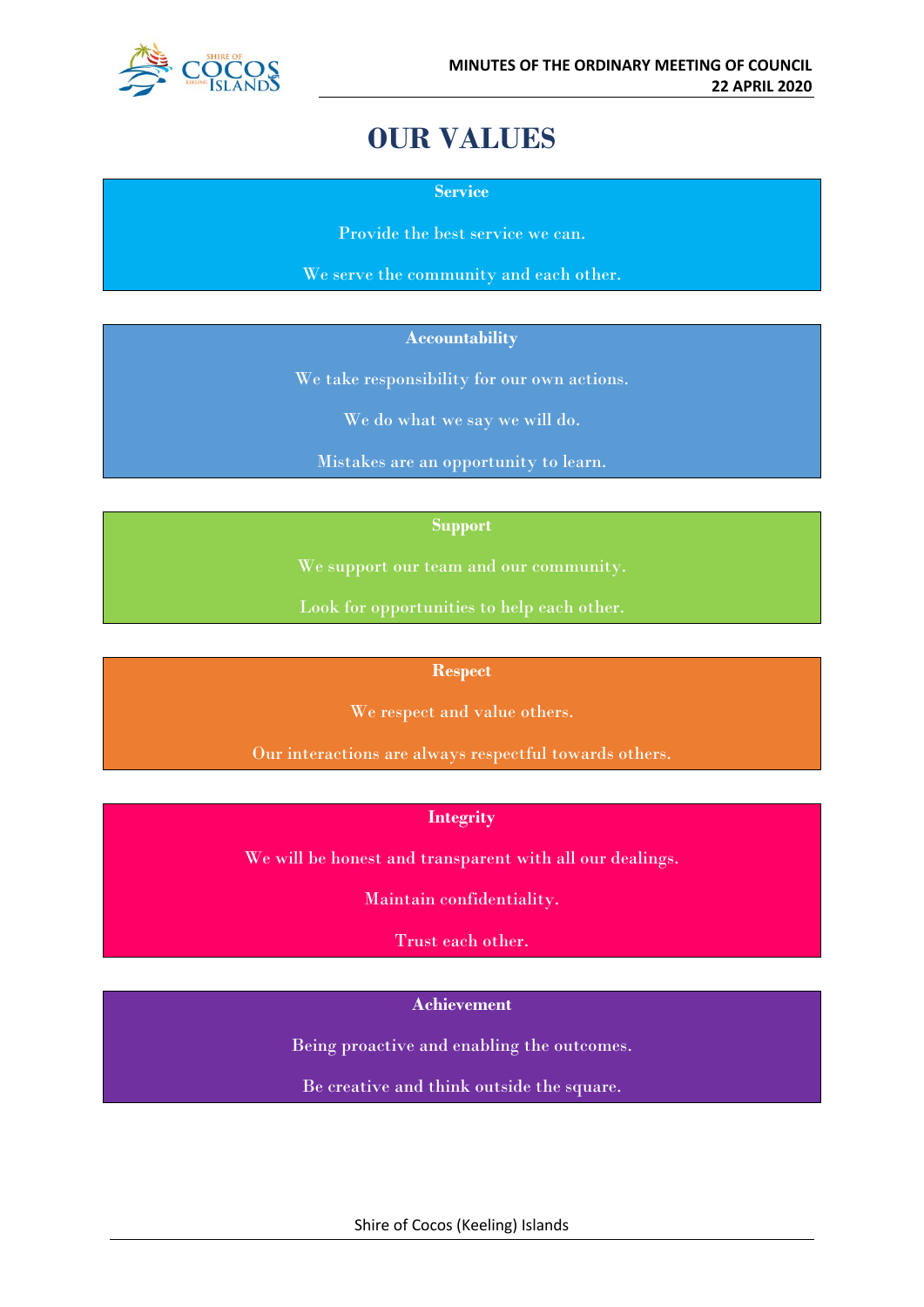

## **TABLE OF CONTENTS**

| $\mathbf{1}$            | <b>OPENING/ANNOUNCEMENTS OF VISITORS</b>                                                                                                                     |  |
|-------------------------|--------------------------------------------------------------------------------------------------------------------------------------------------------------|--|
| $\overline{2}$          | ATTENDANCE/APOLOGIES/LEAVE OF ABSENCE (PREVIOUSLY APPROVED)                                                                                                  |  |
| $\overline{\mathbf{3}}$ | RESPONSE TO PREVIOUS PUBLIC QUESTIONS TAKEN ON NOTICE                                                                                                        |  |
| 4                       | <b>PUBLIC QUESTION TIME</b>                                                                                                                                  |  |
| 5                       | <b>LEAVE OF ABSENCE</b>                                                                                                                                      |  |
| 5.1                     | LEAVE OF ABSENCE (PREVIOUSLY APPROVED)                                                                                                                       |  |
| 5.2                     | APPLICATION FOR LEAVE OF ABSENCE                                                                                                                             |  |
| 6                       | PETITIONS/DEPUTATIONS/PRESENTATIONS                                                                                                                          |  |
| $\overline{\mathbf{z}}$ | <b>CONFIRMATION OF MINUTES OF PREVIOUS MEETINGS</b>                                                                                                          |  |
| 7.1                     | Ordinary Council Meeting held on 25 March 2020                                                                                                               |  |
| 8                       | ANNOUNCEMENTS BY THE PRESIDING MEMBER AND COUNCILLORS                                                                                                        |  |
| 9                       | <b>DECLARATION OF INTERESTS</b>                                                                                                                              |  |
| 10                      | <b>REPORT AND RECOMMENDATIONS</b>                                                                                                                            |  |
|                         | <b>REPORTS OF OFFICERS</b>                                                                                                                                   |  |
| <b>10. FINANCE</b>      |                                                                                                                                                              |  |
| 10.1.1                  | Monthly Statement of Financial Activity for the Month Ending 31 March 2020                                                                                   |  |
| 10.1.2                  | Scheduled of Accounts Paid for Period 1 March 2020 to 31 March 2020                                                                                          |  |
| <b>10.2. LEASE</b>      |                                                                                                                                                              |  |
| MATTERS.                | ALL LEASES FOR CONSIDERATION IN THIS AGENDA ARE FOR LEASES OF TRUST LAND AND<br>THEREFORE LISTED IN A SEPARATE PART OF THIS MEETING DEALING WITH LAND TRUSTS |  |
|                         | 10.3 PLANNING/BUILDING                                                                                                                                       |  |
| 10.3.1                  | Proposed Industrial Shed Extension Part Lot 103 Jalan Bunga Mawar-Home Island                                                                                |  |
|                         | <b>10.4 ADMINISTRATION</b>                                                                                                                                   |  |
| 10.4.1                  | <b>Financial Relief</b>                                                                                                                                      |  |
|                         | <b>10.5 MINUTES TO BE RECEIVED</b>                                                                                                                           |  |
| <b>NIL</b>              |                                                                                                                                                              |  |
| 11                      | ELECTED MEMBERS MOTIONS OF WHICH PREVIOUS NOTICE HAS BEEN GIVEN                                                                                              |  |
| 12                      | <b>MOTIONS WITHOUT NOTICE WITH LEAVE OF COUNCIL</b>                                                                                                          |  |
| 13                      | <b>MATTERS BEHIND CLOSED DOORS</b>                                                                                                                           |  |
| <b>NIL</b>              |                                                                                                                                                              |  |
|                         | <b>14. MATTERS RELATING TO THE LAND TRUSTS</b>                                                                                                               |  |

Shire of Cocos (Keeling) Islands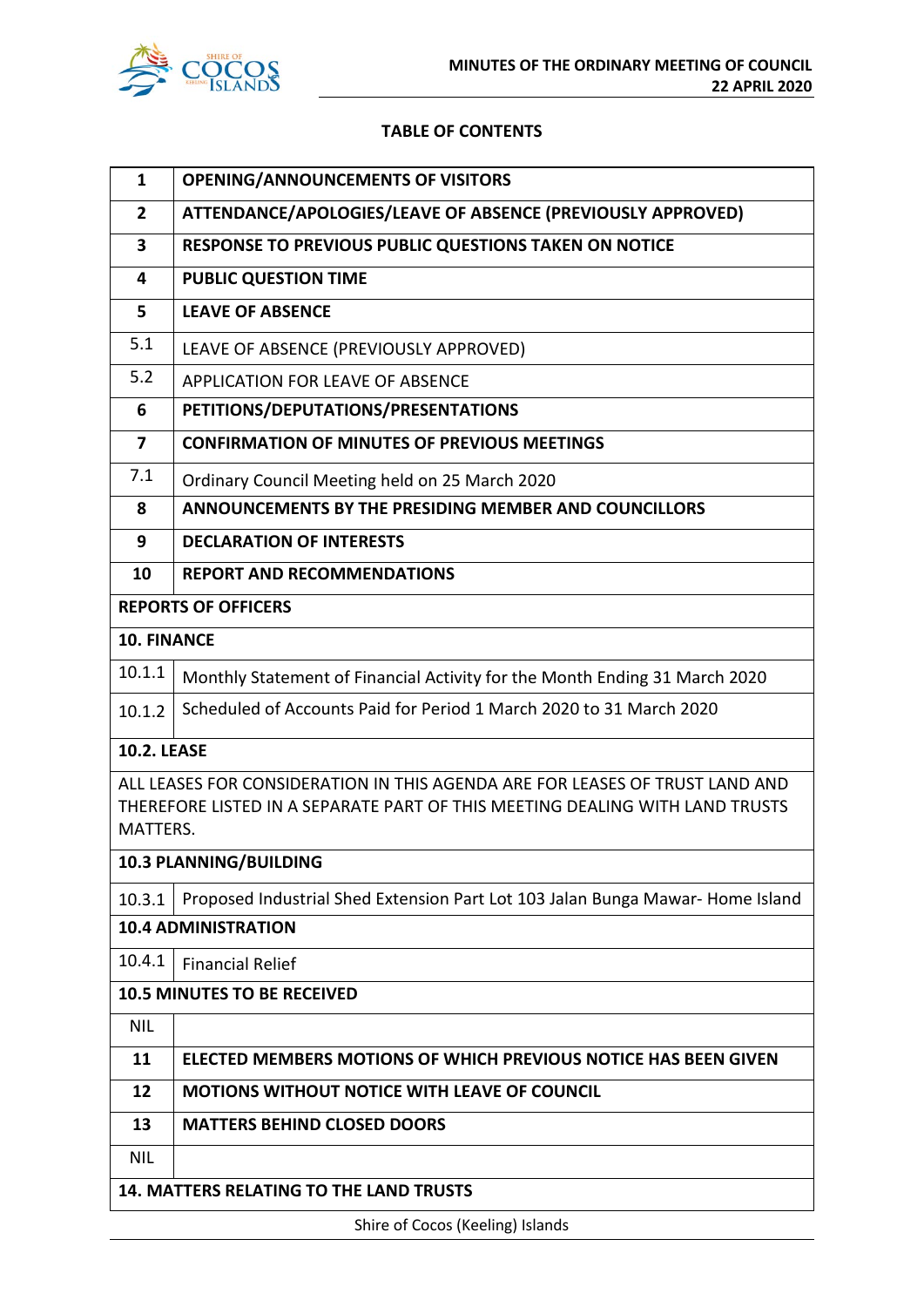

| <b>14.1 TRUSTS ADMINISTRATION</b> |                          |  |
|-----------------------------------|--------------------------|--|
| <b>NIL</b>                        |                          |  |
|                                   | <b>14.2 TRUSTS LEASE</b> |  |
| <b>NIL</b>                        |                          |  |
| <b>14.3 TRUSTS FINANCE</b>        |                          |  |
| <b>NIL</b>                        |                          |  |
| 15                                | <b>CLOSURE</b>           |  |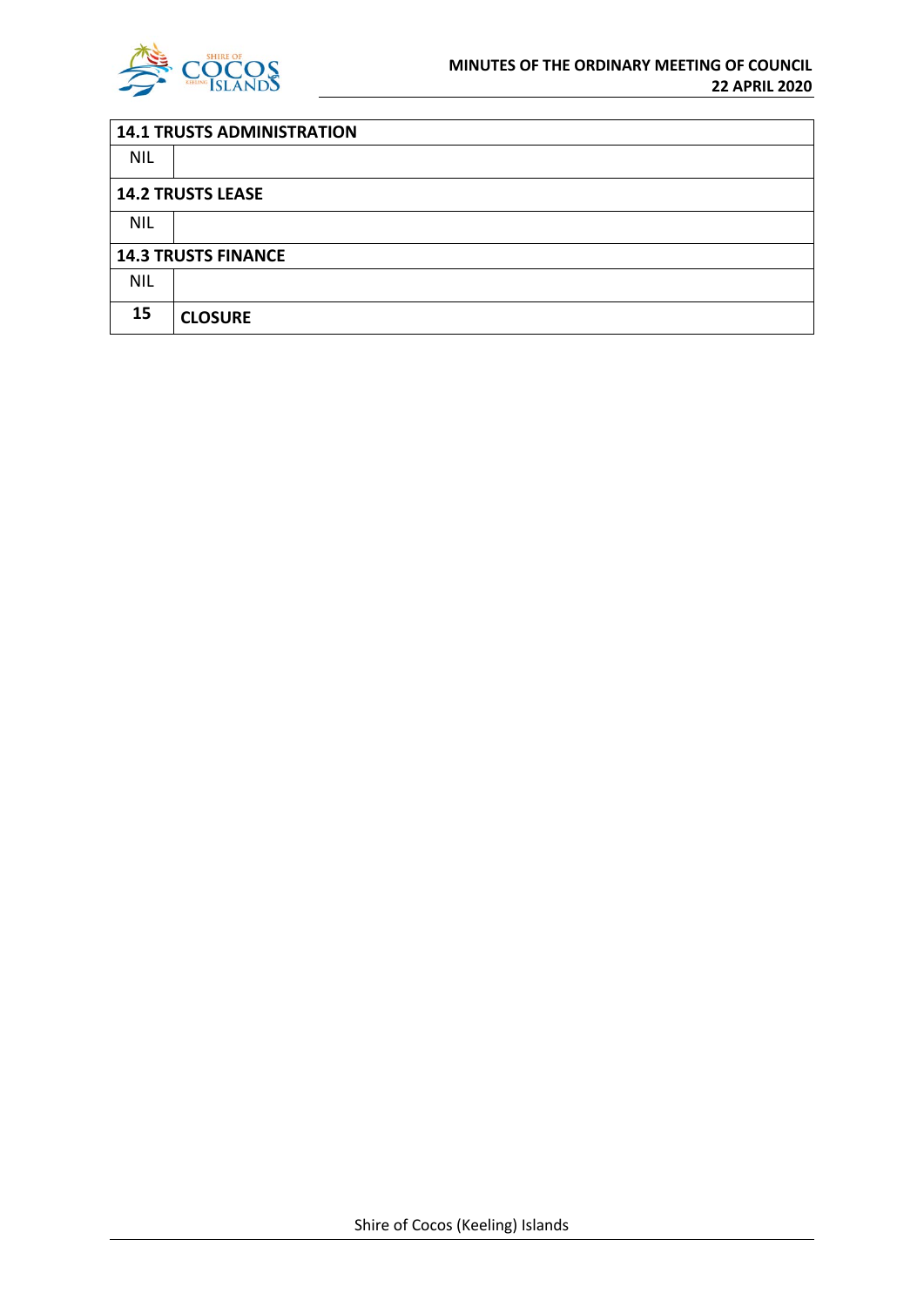

## **1. OPENING/ANNOUNCEMENTS OF VISITORS**

The Presiding member declared the meeting open at 11.05am and welcome Councillors and staff to the meeting.

## **2. ATTENDANCE/APOLOGIES/LEAVE OF ABSENCE**

| President               | Cr A Minkom                                                                                                                           |
|-------------------------|---------------------------------------------------------------------------------------------------------------------------------------|
| <b>Deputy President</b> | Cr S Iku                                                                                                                              |
| <b>Councillors</b>      | Cr M Hamiril<br>Cr N Anthoney<br>Cr S Charlston<br>Cr T Lacy<br>Cr J Ibram                                                            |
| <b>Staff</b>            | A Selvey, Chief Executive Support Officer<br>J Soderlund, Deputy Chief Executive Officer<br>I Macrae, Governance and Risk Coordinator |
| <b>Public</b>           | Nil                                                                                                                                   |
| <b>Visitors:</b>        | Mrs Annelies Flynn                                                                                                                    |
| <b>Apologies:</b>       | Nil                                                                                                                                   |

## **3. RESPONSE TO PREVIOUS PUBLIC QUESTIONS TAKEN ON NOTICE**

Nil

## **4. PUBLIC QUESTION TIME**

In accordance with *Section 5.24(1) (a) of the Local Government Act 1995,* time is allocated for questions to be raised by members of the public, as follows:

(1) The minimum time to be allocated for the asking of and responding to questions raised by members of the public at ordinary meetings of councils and meetings referred to in regulation 5 is 15 minutes.

(2) Once all the questions raised by members of the public have been asked and responded to at a meeting referred to in sub regulation (1), nothing in these regulations prevents the unused part of the minimum question time period from being used for other matters.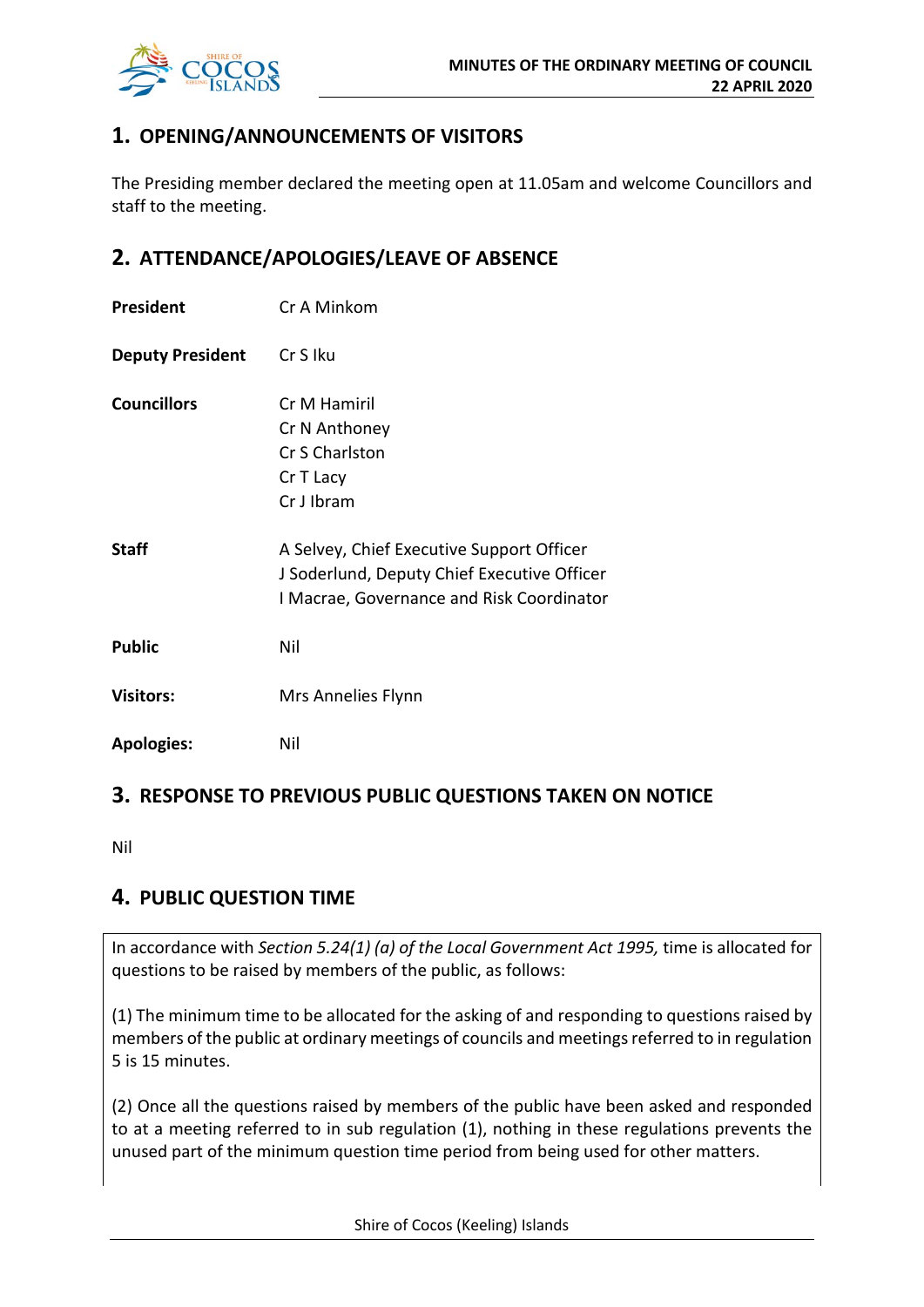

Pursuant *to regulation 7(4) (a) of the Local Government (Administration) Regulations 1996*, questions from the public must relate to a matter affecting the local government.

In accordance with *Section 5.25 (1) (f) of the Local Government Act 1995* and the *Local Government (Administration) Regulations 1996 regulation 11(e)* a summary of each question raised by members of the public at the meeting and a summary of the response to the question will be included in the minutes of the meeting.

Where a question is taken on notice at the meeting, a summary of the response to the question will be included in the agenda for the following Council meeting.

Nil

## **5. LEAVE OF ABSENCE**

The *Local Government Act 1995 (Section 2.25)* provides that a Council may, by resolution, grant leave of absence to a member for Ordinary Council Meetings. A member who is absent, without first obtaining leave of the Council, throughout three consecutive Ordinary meetings of the Council is disqualified from continuing his or her membership of the Council. Disqualification from membership of the Council for failure to attend Ordinary Meetings of the Council will be avoided so long as the Council grants leave prior to the member being absent. The leave cannot be granted retrospectively. An apology for non-attendance at a meeting is not an application for leave of absence.

## **5.1 LEAVE OF ABSENCE (PREVIOUSLY APPROVED)**

| <b>Councillor</b> | Date of Leave                 | <b>Approved by Council</b> |
|-------------------|-------------------------------|----------------------------|
| Cr Charlston      | 25 March 2020 – 26 April 2020 | 25 March 2020              |

## **5.2 APPLICATION FOR LEAVE OF ABSENCE**

Cr Lacy submitted verbal application for leave for the period of 22 April 2020 to 20 May 2020.

## **COUNCIL RESOLUTION**

## **MOVED CR ANTHONEY, SECONDED CR IKU**

## **THAT CR LACY BE GRANTED LEAVE OF ABSENCE IN ACCORDANCE TO** *SECTION 2.25 OF THE LOCAL GOVERNMENT ACT 1995* **FOR THE 22 APRIL 2020 TO 20 MAY 2020 INCLUSIVE.**

**THE MOTION WAS PUT AND DECLARED CARRIED (7/0)**

**FOR:** IKU, ANTHONEY, CHARLSTON, HAMIRIL, IBRAM, LACY, MINKOM **AGAINST:** NIL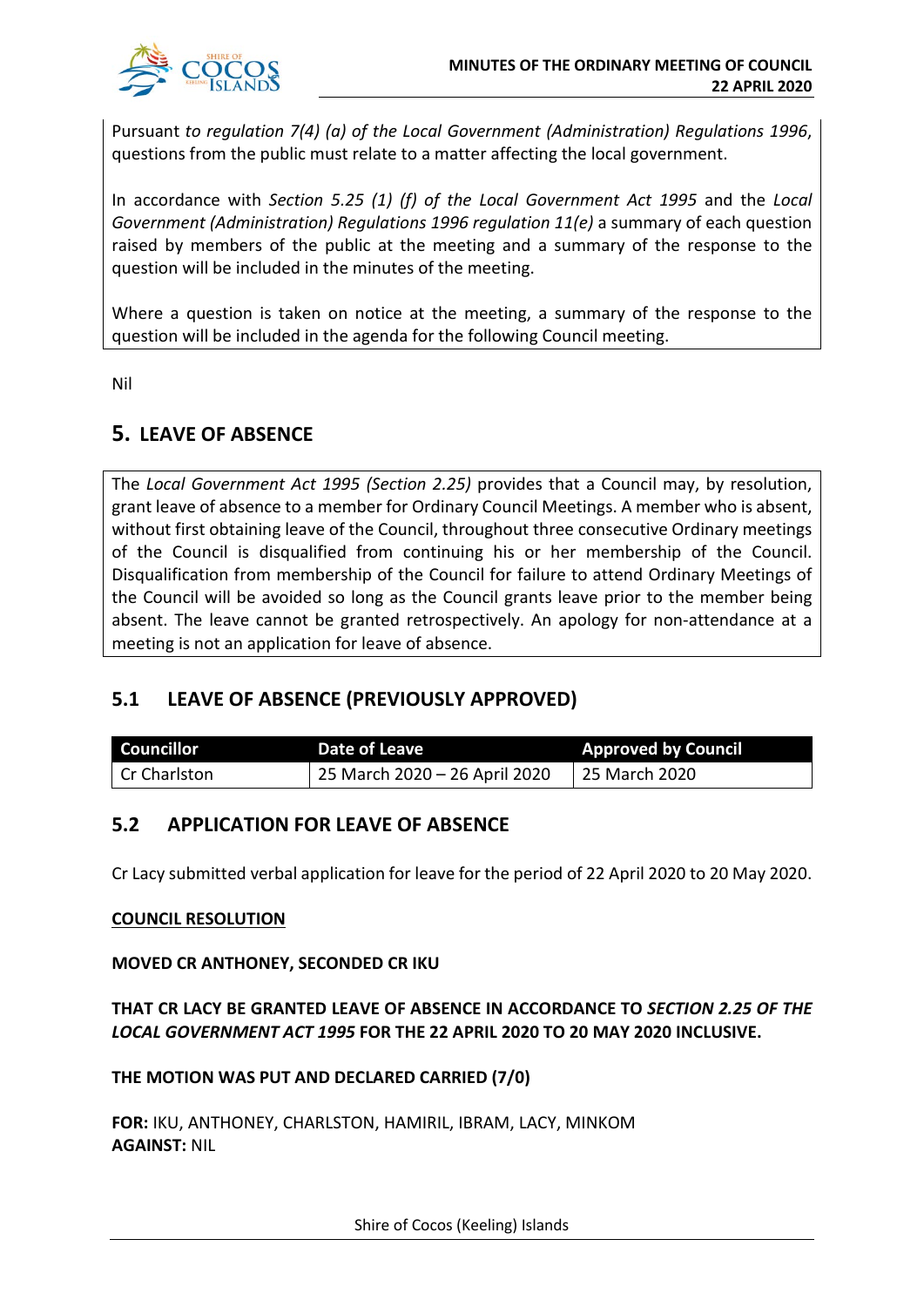

## **6. PETITIONS/DEPUTATIONS/PRESENTATIONS**

The Presiding member presented Mrs Annelies Flynn with a Citizenship Award. The award was made at the Shire's Australia Day event on 27 January 2020; however, Mrs Flynn was not at the event to accept the award. The award acknowledges Mrs Flynn hard work and effort in the area of heritage, particularly in making it accessible via Facebook.

## **7. CONFIRMATION OF MINUTES OF PREVIOUS MEETING(S)**

7.1 Ordinary Council Meeting held on 25 March 2020 -Attachment 7.1

## **COUNCIL RESOLUTION**

## **MOVED CR ANTHONEY, SECONDED CR CHARLSTON**

**THAT COUNCIL BY SIMPLE MAJORITY, PURSUANT TO** *SECTIONS 5.22(2) AND 3.18 OF THE LOCAL GOVERNMENT ACT 1995,* **RESOLVES THAT THE MINUTES OF THE ORDINARY COUNCIL MEETING 25 MARCH 2020, AS PRESENTED IN ATTACHMENT 7.1 BE CONFIRMED AS A TRUE AND CORRECT RECORD OF PROCEEDINGS.**

## **THE MOTION WAS PUT AND DECLARED CARRIED (7/0)**

**FOR:** IKU, ANTHONEY, CHARLSTON, HAMIRIL, IBRAM, LACY, MINKOM **AGAINST:** NIL

## **OFFICER'S RECOMMENDATION**

THAT COUNCIL BY SIMPLE MAJORITY, PURSUANT TO *SECTIONS 5.22(2) AND 3.18 OF THE LOCAL GOVERNMENT ACT 1995,* RESOLVES THAT THE MINUTES OF THE ORDINARY COUNCIL MEETING 25 MARCH 2020, AS PRESENTED IN ATTACHMENT 7.1 BE CONFIRMED AS A TRUE AND CORRECT RECORD OF PROCEEDINGS.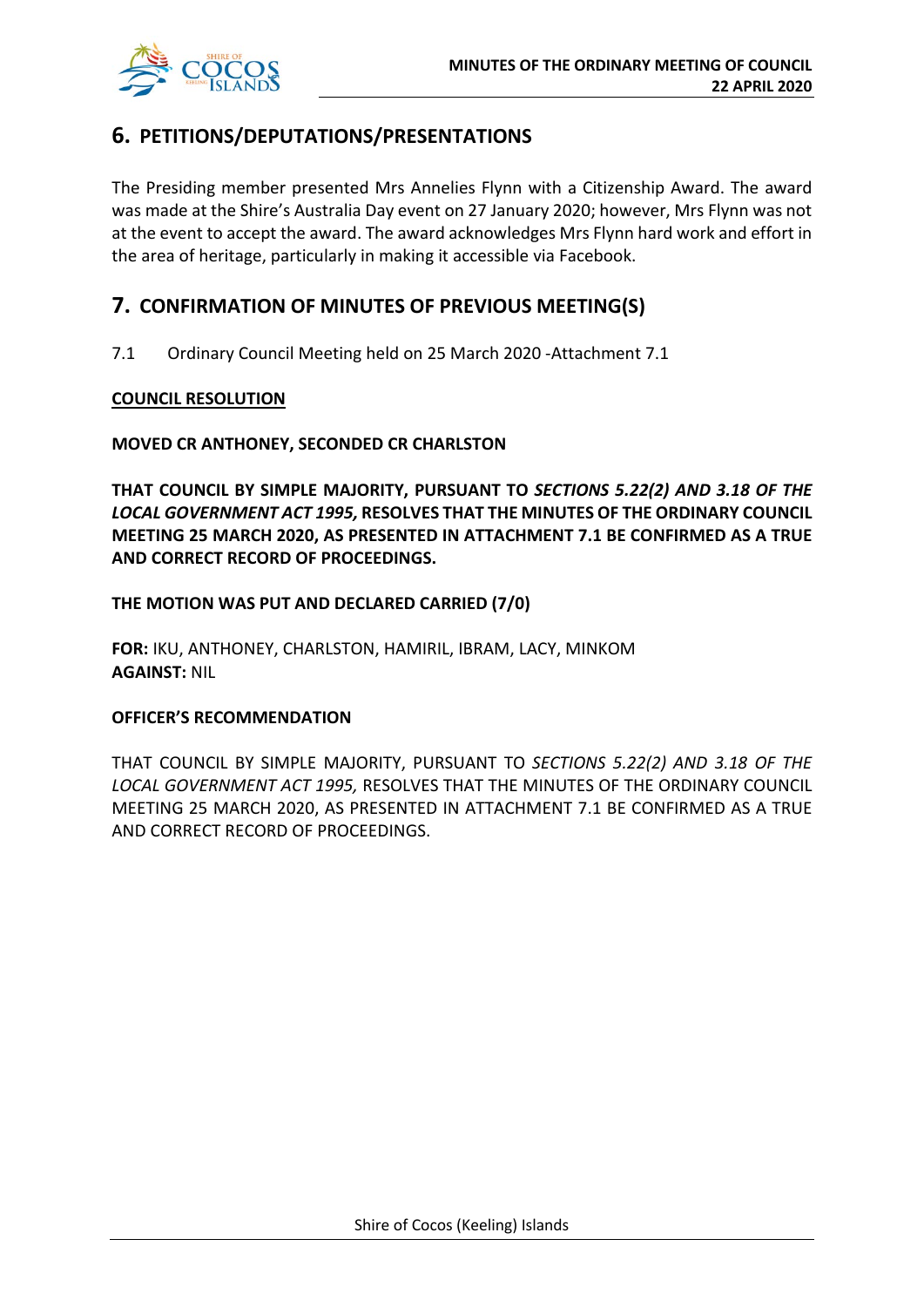

## **8. ANNOUNCEMENTS BY THE PRESIDING MEMBER AND COUNCILLORS**

Nil

## **9. DECLARATION OF INTERESTS**

Councillors are to complete a Disclosure of Interest Form for each item they are required to disclose an interest in. The Form should be given to the Presiding Member before the meeting commences. After the meeting, the Form is to be provided to the Governance and Risk Coordinator for inclusion in the Disclosures Register.

## **10. REPORT AND RECOMMENDATIONS OF COMMITTEE**

## **10.1 FINANCE**

## **10.1.1 MONTHLY STATEMENT OF FINANCIAL ACTIVITY FOR THE MONTH ENDING 31 MARCH 2020**

## **Report Information**

| Date:                     |            | 15 April 2020                                              |
|---------------------------|------------|------------------------------------------------------------|
| Location:                 |            | Not Applicable                                             |
| Applicant:                |            | Not Applicable                                             |
| File Ref:                 |            |                                                            |
| Disclosure of Interest:   |            |                                                            |
| <b>Reporting Officer:</b> |            | Deputy Chief Executive Officer                             |
| Island:                   | Shire Wide |                                                            |
| Attachments:              | 10.1       | Statement of Financial Activity with accompanying notes 31 |
|                           |            | <b>March 2020</b>                                          |

## **Authority / Discretion**

## **Definition**

|   | Advocacy       | When Council advocates on its own behalf or on behalf of its<br>community to another level of government/body/agency.                                                                                                                                                      |
|---|----------------|----------------------------------------------------------------------------------------------------------------------------------------------------------------------------------------------------------------------------------------------------------------------------|
|   | Executive      | The substantial direction setting and oversight role of the<br>Council. E.g. adopting plans and reports, accepting tenders,<br>directing operations, setting and amending budgets.                                                                                         |
| ⊠ | Legislative    | Includes adopting local laws, town planning schemes and<br>policies. Review when Council reviews decisions made by<br>officers.                                                                                                                                            |
|   | Quasi-Judicial | When Council determines an application / matter that directly<br>affects a person's right and interest. The judicial character arises<br>from the obligations to abide by the principles of natural justice.<br>Examples of Quasi-Judicial authority include town planning |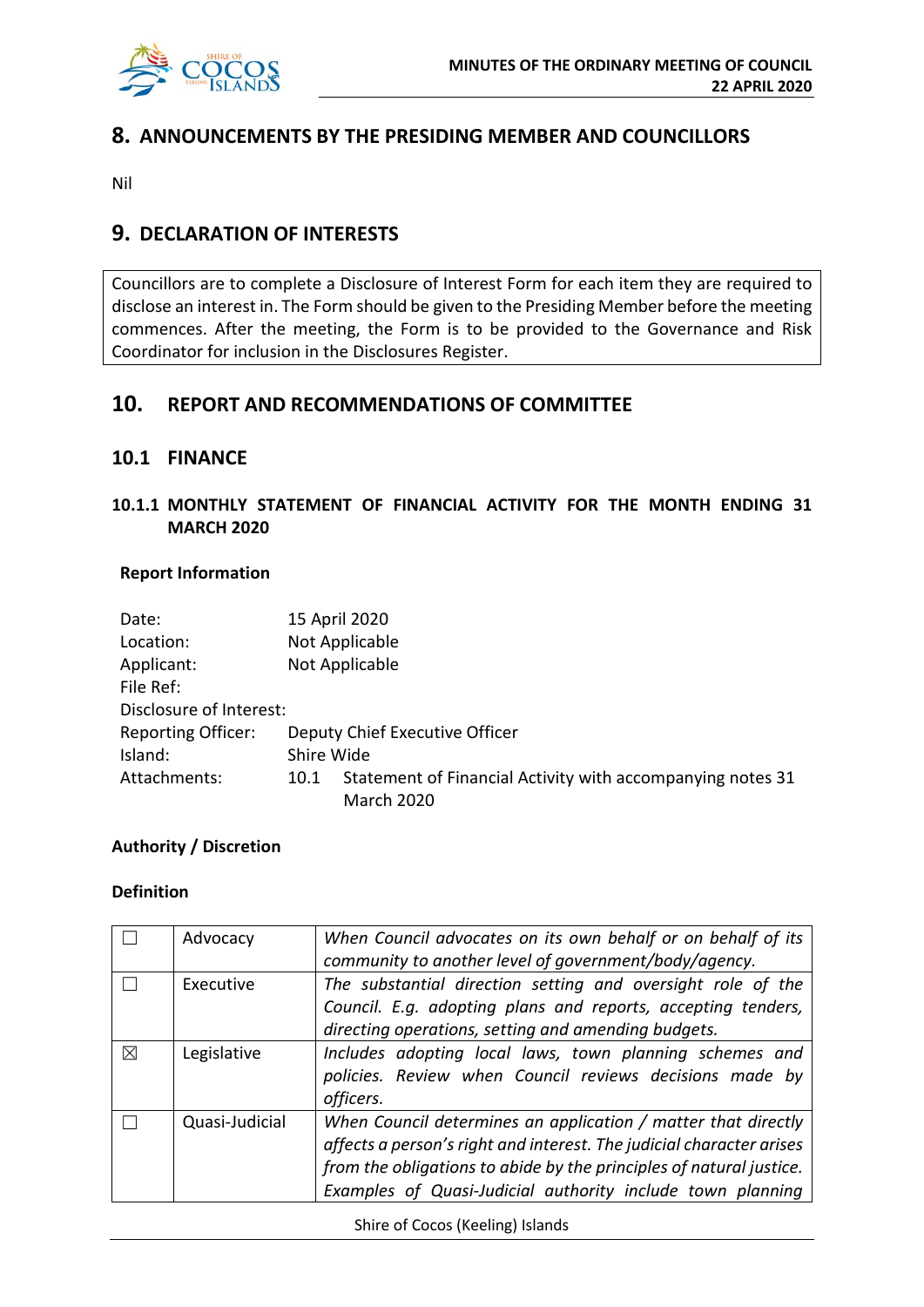

|  |             | applications, building licenses, applications for other permits / |
|--|-------------|-------------------------------------------------------------------|
|  |             | licenses.                                                         |
|  | Information | Includes items provides to Council for information purposes only  |
|  |             | that do not require a decision of Council (i.e. $-$ for noting).  |

## **Report Purpose**

To inform Council of the financial position of the Shire at 31 March 2020 in compliance with the provisions of Section 6.4 of the Local Government Act 1995 and Regulation 34 of the Local Government (Financial Management) Regulations 1996.

## **Relevant Documents**

Available for viewing at the meeting Nil

## **Background**

The Monthly Financial Statements for the period 1st July 2019 to 31 March 2020 are presented for consideration.

## **Comment**

The Monthly Financial Report is prepared in accordance with the requirements of the Local Government Act 1995 and Local Government (Financial Management) Regulations.

A statement of Financial Activity with accompanying notes is attached for the period 1 July 2019 to 31 March 2020.

#### **Policy and Legislative Implications**

Regulation 34 of the Local Government (Financial Management) Regulations 1996 requires all Local Governments to prepare each month a Statement of Financial Activity reporting on the revenue and expenditure for the month in question.

Financial Management Regulation 34 also requires this statement to be accompanied by:-

- a. An explanation of the composition of the net current assets, less committal assets and restricted assets;
- b. An explanation of material variances; and
- c. Such supporting information that is relevant to the Local Government

## **Strategic Implications**

Nil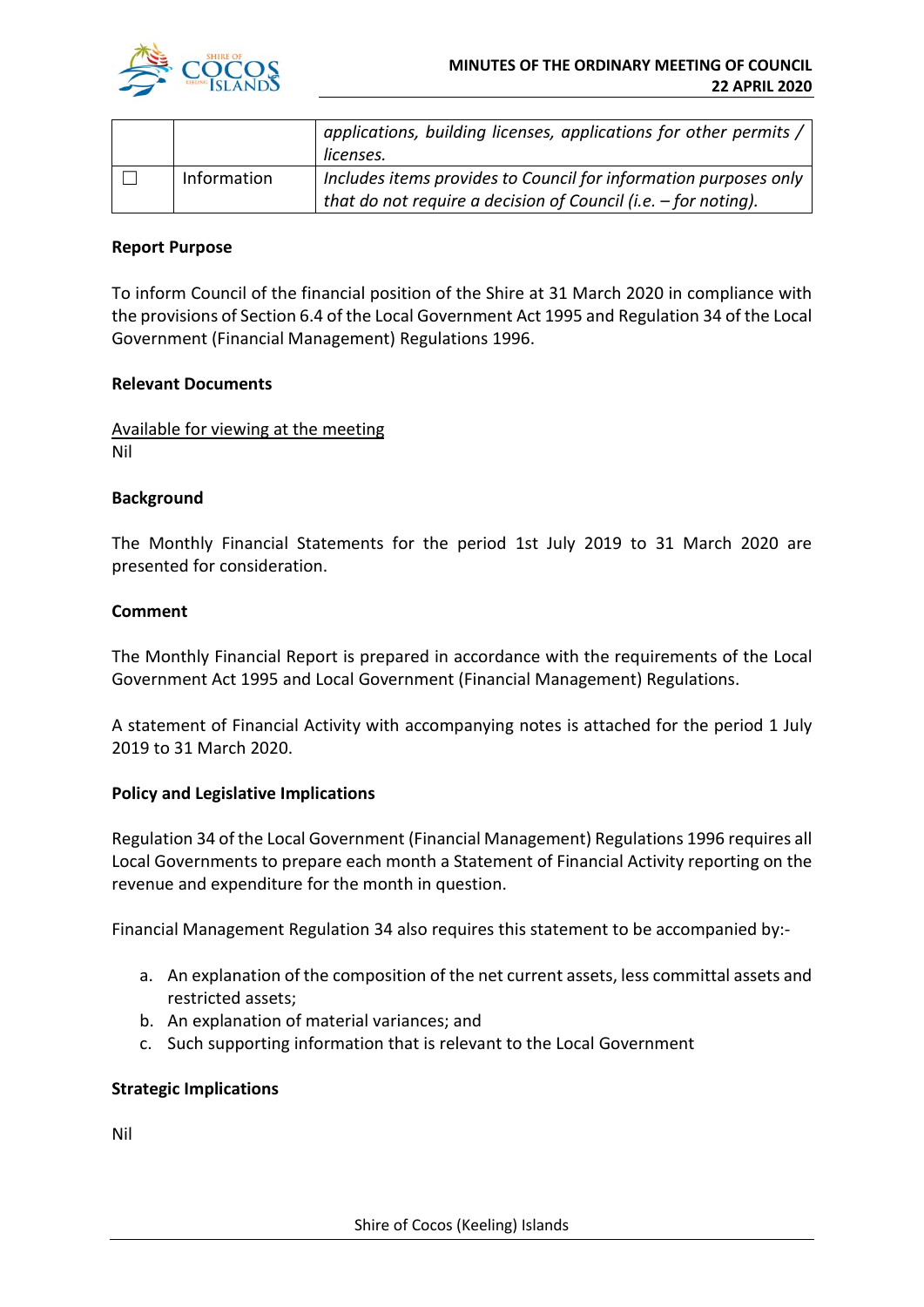

## **Risk Implications**

| <b>Risk Category</b> | <b>Description</b>                                                                                                   | <b>Rating (consequence x</b><br>likelihood) | <b>Mitigation Action</b>                                                                                 |
|----------------------|----------------------------------------------------------------------------------------------------------------------|---------------------------------------------|----------------------------------------------------------------------------------------------------------|
| Financial            | That budget<br>allocations are<br>significantly exceeded.                                                            | Moderate (6)                                | Variances are<br>monitored and<br>highlighted to Council<br>on a monthly basis for<br>corrective action. |
| Health & Safety      | N/A                                                                                                                  | N/A                                         | N/A                                                                                                      |
| Reputation           | The monthly financial<br>statements are open<br>to public scrutiny.                                                  | Low $(3)$                                   | Procedures in place to<br>ensure all expenditure<br>is justifiable.                                      |
| Service Interruption | N/A                                                                                                                  | N/A                                         | N/A                                                                                                      |
| Compliance           | The report is to be<br>presented to Council<br>within two months in<br>order to comply with<br>relevant legislation. | Low $(3)$                                   | There are processes in<br>place to ensure<br>compliance with<br>legislation.                             |
| Property             | N/A                                                                                                                  | N/A                                         | N/A                                                                                                      |
| Environment          | N/A                                                                                                                  | N/A                                         | N/A                                                                                                      |
| Fraud                | That the report is<br>manipulated.                                                                                   | Low $(3)$                                   | Interim and end of<br>year audits.                                                                       |

#### **Risk Matrix**

| <b>Consequence /</b><br>Likelihood | Insignificant (1) | Minor (2)        | Medium (3)       | Major (4)        | Extreme (5)         |
|------------------------------------|-------------------|------------------|------------------|------------------|---------------------|
| <b>Almost Certain (5)</b>          | Moderate (5)      | <b>High (10)</b> | <b>High (15)</b> | Extreme (20)     | Extreme (25)        |
| Likely (4)                         | Low(4)            | Moderate (8)     | <b>High (12)</b> | <b>High (16)</b> | <b>Extreme (20)</b> |
| Possible (3)                       | Low(3)            | Moderate (6)     | Moderate (9)     | High $(12)$      | <b>High (15)</b>    |
| Unlikely (2)                       | Low(2)            | Low $(4)$        | Moderate (6)     | Moderate (8)     | <b>High (10)</b>    |
| Rare (1)                           | Low(1)            | Low(2)           | Low $(3)$        | Low $(4)$        | Moderate (5)        |

## **Conclusion**

That the financial statements for the period 1 July 2019 to 31 March 2020 be received.

## **COUNCIL RESOLUTION – ITEM NO 10.1.1**

## **MOVED CR CHARLSTON, SECONDED CR ANTHONEY**

**THAT COUNCIL, BY SIMPLE MAJORITY, PURSUANT TO THE** *LOCAL GOVERNMENT (FINANCIAL MANAGEMENT) REGULATIONS 1996* **RECEIVES THE FINANICAL STATEMENTS FOR THE PERIOD 1 JULY 2019 TO 31 MARCH 2020.**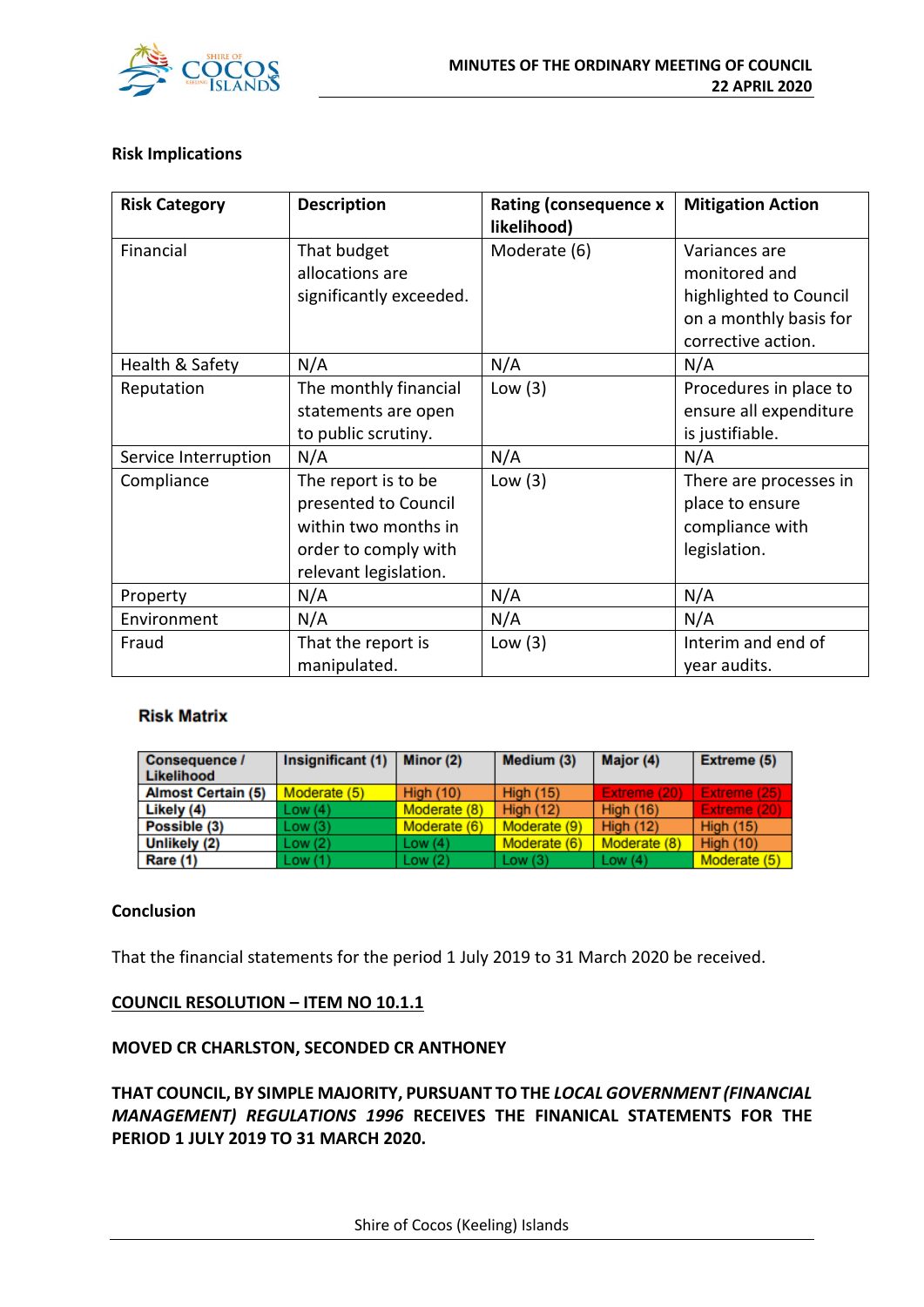

## **THE MOTION WAS PUT AND DECLARED CARRIED (7/0)**

**FOR:** IKU, ANTHONEY, CHARLSTON, HAMIRIL, IBRAM, LACY, MINKOM **AGAINST:** NIL

#### **OFFICER'S RECOMMENDATION – ITEM NO 10.1.1**

THAT COUNCIL, BY SIMPLE MAJORITY, PURSUANT TO THE *LOCAL GOVERNMENT (FINANCIAL MANAGEMENT) REGULATIONS 1996* RECEIVES THE FINANICAL STATEMENTS FOR THE PERIOD 1 JULY 2019 TO 31 MARCH 2020.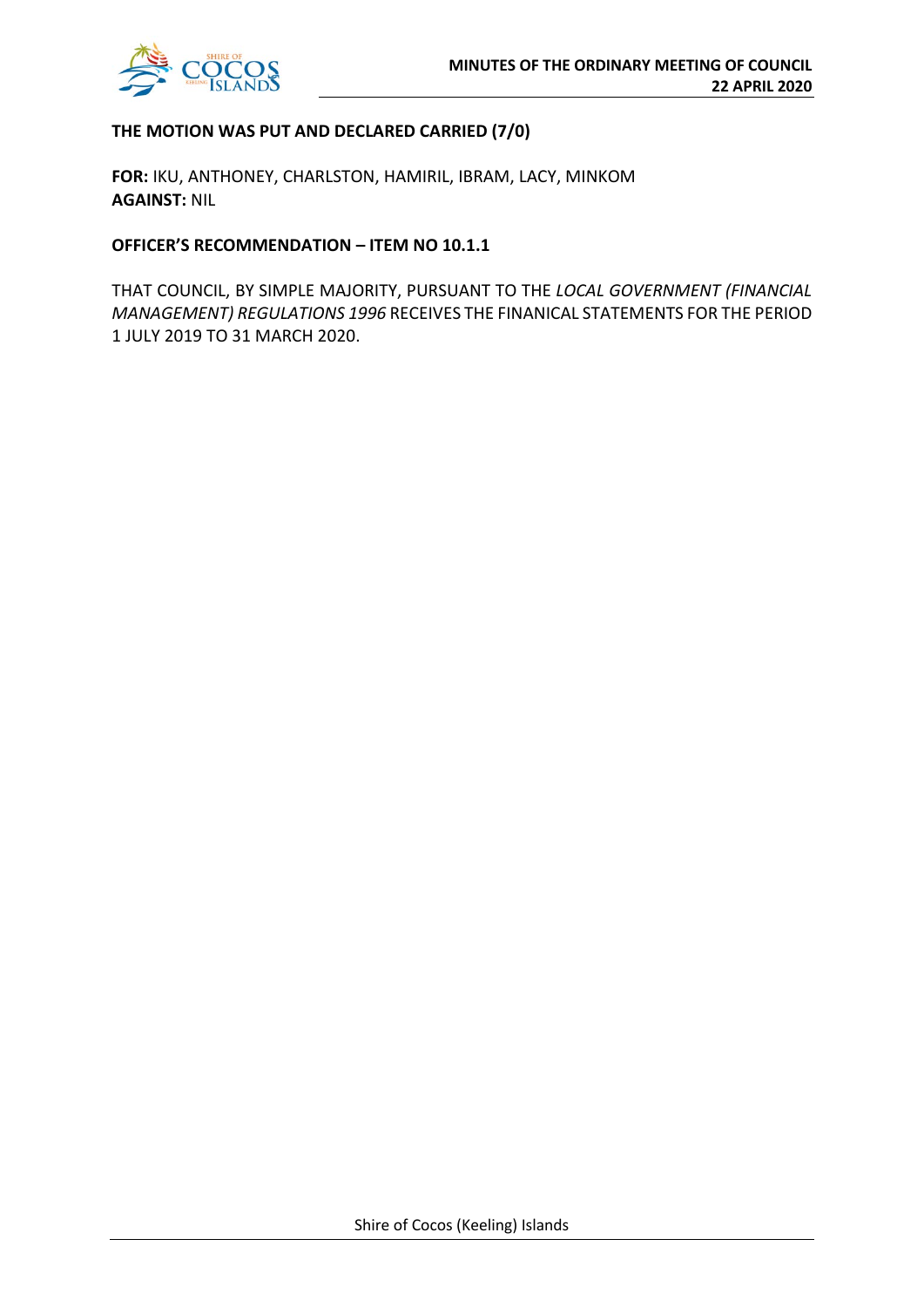

## **10.1.2 SCHEDULED OF ACCOUNTS PAID FOR PERIOD 1 MARCH 2020 TO 31 MARCH 2020**

## **Report Information**

| Date:                     | 9 April 2020                     |
|---------------------------|----------------------------------|
| Location:                 | Not applicable                   |
| Applicant:                | Not Applicable                   |
| File Ref:                 |                                  |
| Disclosure of Interest:   |                                  |
| <b>Reporting Officer:</b> | Senior Finance Officer           |
| Island:                   | Shire Wide                       |
| Attachments:              | 10.1.2 Schedule of Accounts paid |

## **Authority / Discretion**

## **Definition**

|   | Advocacy       | When Council advocates on its own behalf or on behalf of its         |
|---|----------------|----------------------------------------------------------------------|
|   |                | community to another level of government/body/agency.                |
|   | Executive      | The substantial direction setting and oversight role of the          |
|   |                | Council. E.g. adopting plans and reports, accepting tenders,         |
|   |                | directing operations, setting and amending budgets.                  |
| 図 | Legislative    | Includes adopting local laws, town planning schemes and              |
|   |                | policies. Review when Council reviews decisions made by              |
|   |                | officers.                                                            |
|   | Quasi-Judicial | When Council determines an application / matter that directly        |
|   |                | affects a person's right and interest. The judicial character arises |
|   |                | from the obligations to abide by the principles of natural justice.  |
|   |                | Examples of Quasi-Judicial authority include town planning           |
|   |                | applications, building licenses, applications for other permits /    |
|   |                | licenses.                                                            |
|   | Information    | Includes items provides to Council for information purposes only     |
|   |                | that do not require a decision of Council (i.e. $-$ for noting).     |

#### **Report Purpose**

To inform Council of funds disbursed for the period 1st March 2020 - 31st March 2020.

## **Relevant Documents**

Available for viewing at the meeting Nil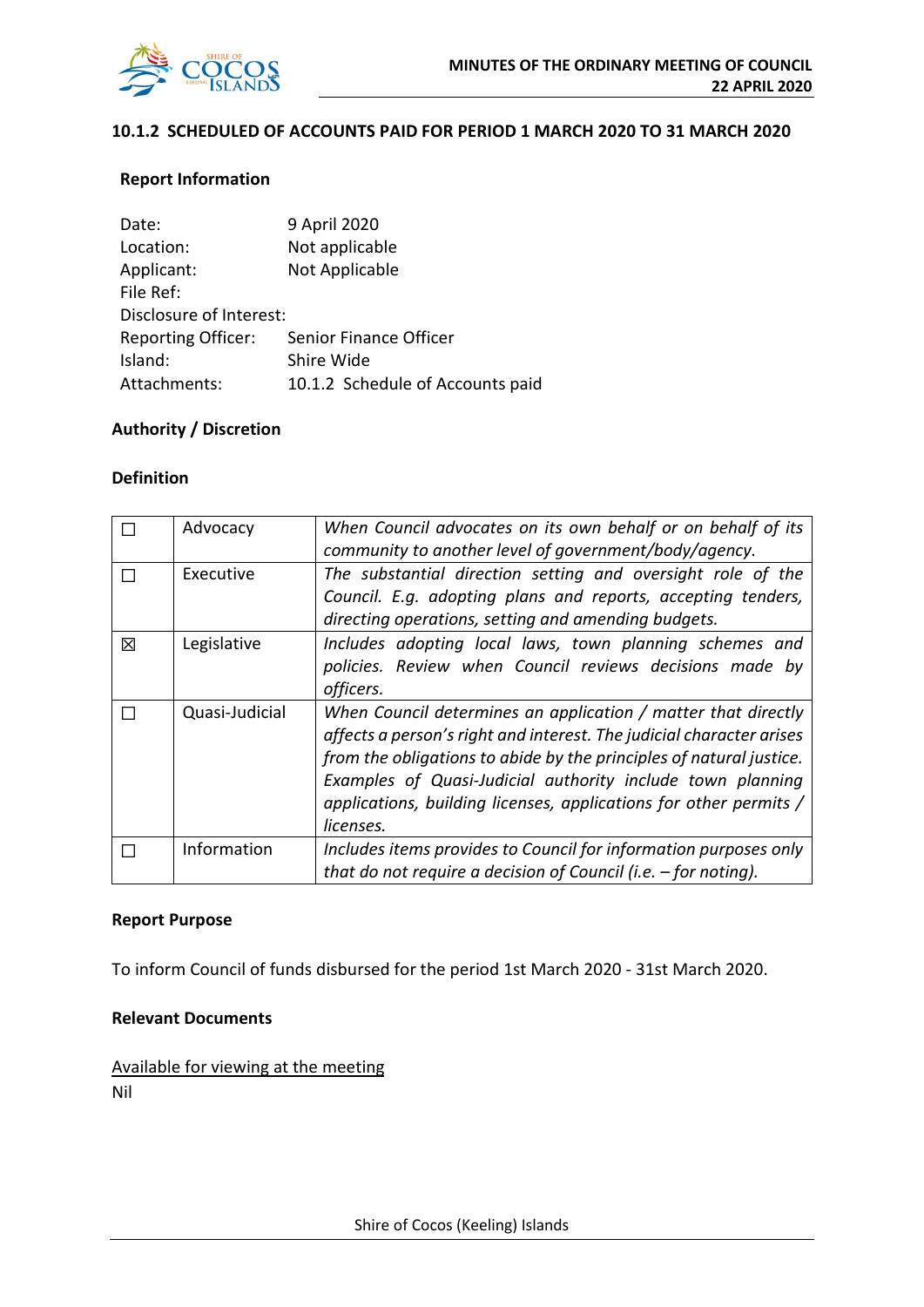

## **Background**

A list of accounts paid between 1st March and 31st March 2020 is attached.

## **Comment**

The schedule of accounts paid is submitted in accordance with regulation 13(1) of the Local Government (Financial Management) Regulations 1996.

## **Policy and Legislative Implications**

Nil

**Strategic Implications:**

Nil

## **Conclusion**

That Council receives the list stating all accounts paid for March 2020.

## **COUNCIL RESOLUTION – ITEM NO 10.1.2**

## **MOVED CR ANTHONEY, SECONDED CR IKU**

**THAT COUNCIL, BY SIMPLE MAJORITY, PURSUANT TO THE** *LOCAL GOVERNMENT (FINANCIAL MANAGEMENT) REGULATIONS 1996* **RECEIVES THE REPORT FROM THE CHIEF EXECUTIVE OFFICER ON THE EXERCISE OF DELEGATED AUTHORITY IN RELATION TO CREDITOR PAYMENTS FROM THE MUNICIPAL FUND FOR THE PERIOD 1 MARCH TO 31 MARCH 2020 INCLUSIVE OF CHEQUE 11584 TO 11588, EFT 7146 TO EFT 7208, VIVA ENERGY & DIRECT DEBIT SUPERANNUATION TOTALLING \$351,756.30.**

## **THE MOTION WAS PUT AND DECLARED CARRIED (7/0)**

**FOR:** IKU, ANTHONEY, CHARLSTON, HAMIRIL, IBRAM, LACY, MINKOM **AGAINST:** NIL

## **OFFICER'S RECOMMENDATION – ITEM NO 10.1.2**

THAT COUNCIL, BY SIMPLE MAJORITY, PURSUANT TO THE *LOCAL GOVERNMENT (FINANCIAL MANAGEMENT) REGULATIONS 1996* RECEIVES THE REPORT FROM THE CHIEF EXECUTIVE OFFICER ON THE EXERCISE OF DELEGATED AUTHORITY IN RELATION TO CREDITOR PAYMENTS FROM THE MUNICIPAL FUND FOR THE PERIOD 1 MARCH TO 31 MARCH 2020 INCLUSIVE OF CHEQUE 11584 TO 11588, EFT 7146 TO EFT 7208, VIVA ENERGY & DIRECT DEBIT SUPERANNUATION TOTALLING \$351,756.30.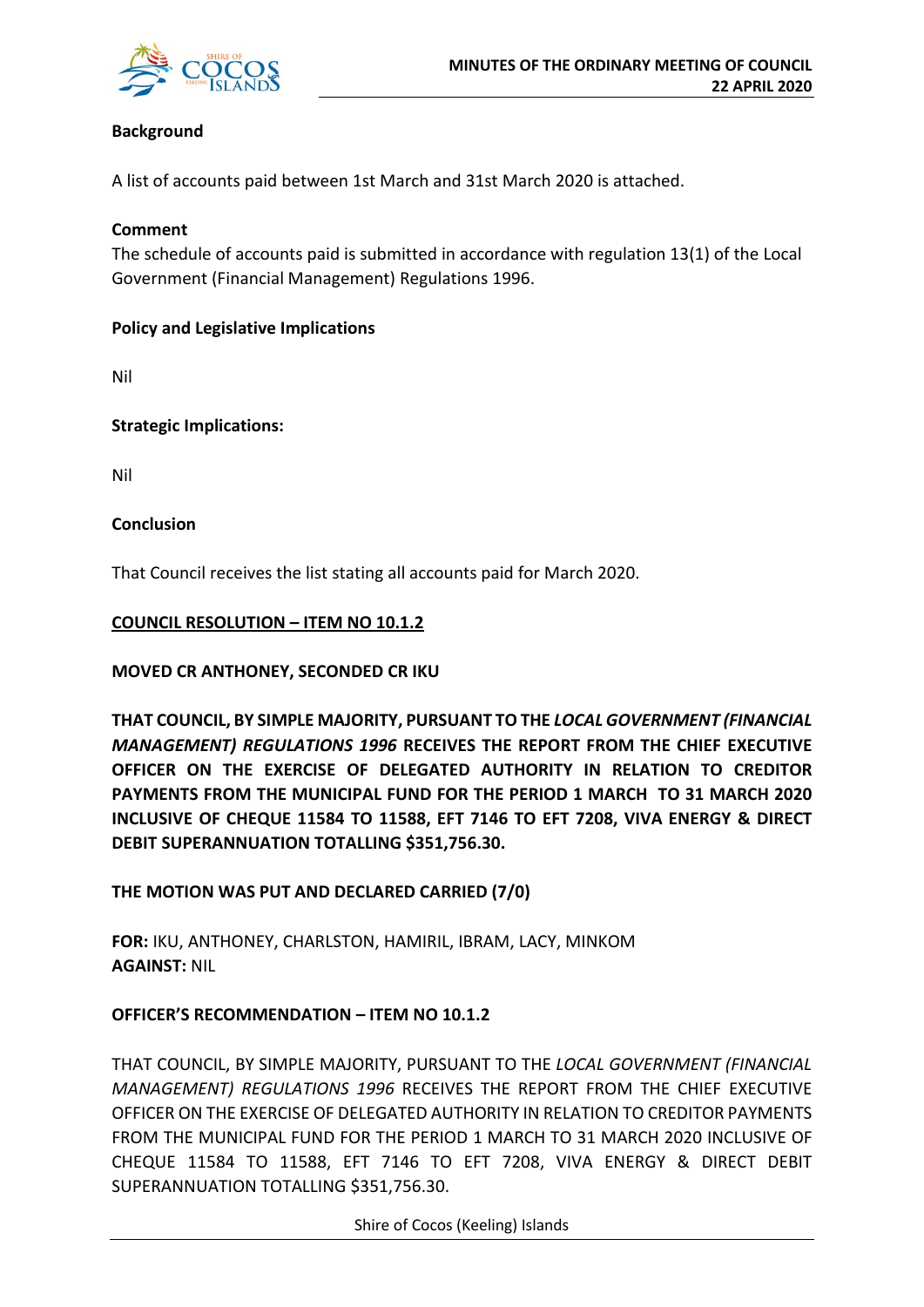

## **10.2 LEASES**

All leases for consideration in this agenda are for leases of Trust Land and therefore listed in a separate part of this meeting dealing with Land Trusts matters.

## **10.3 PLANNING/BUILDING**

## **10.3.1 PROPOSED INDUSTRIAL SHED EXTENSION PART LOT 103 JALAN BUNGA MAWAR, HOME ISLAND**

## **Report Information**

| Date:                     | 16 April 2020                                                 |  |  |
|---------------------------|---------------------------------------------------------------|--|--|
| Location:                 | Part Lot 103 Jalan Bunga Mawar, Home Island                   |  |  |
| Applicant:<br>File Ref:   | Mr Lofty Raptikan                                             |  |  |
| <b>Reporting Officer:</b> | <b>Chief Executive Officer</b>                                |  |  |
| Island:                   | Home Islands                                                  |  |  |
| Attachments:              | 10.3.1 DA Letter SCKI                                         |  |  |
|                           | 10.3.1 Lofty revised Application for Development Approval and |  |  |
|                           | Checklist March 2020                                          |  |  |
|                           | 10.3.1 Project Plans                                          |  |  |
|                           | 10.3.1 A00 Rev revised site plan                              |  |  |

## **Authority / Discretion**

## **Definition**

|   | Advocacy       | When Council advocates on its own behalf or on behalf of its<br>community to another level of government/body/agency.                                                                                                                                                                                                                                        |
|---|----------------|--------------------------------------------------------------------------------------------------------------------------------------------------------------------------------------------------------------------------------------------------------------------------------------------------------------------------------------------------------------|
|   | Executive      | The substantial direction setting and oversight role of the<br>Council. E.g. adopting plans and reports, accepting tenders,<br>directing operations, setting and amending budgets.                                                                                                                                                                           |
|   | Legislative    | Includes adopting local laws, town planning schemes and<br>policies. Review when Council reviews decisions made by<br>officers.                                                                                                                                                                                                                              |
| 区 | Quasi-Judicial | When Council determines an application / matter that directly<br>affects a person's right and interest. The judicial character arises<br>from the obligations to abide by the principles of natural justice.<br>Examples of Quasi-Judicial authority include town planning<br>applications, building licenses, applications for other permits /<br>licenses. |
|   | Information    | Includes items provides to Council for information purposes only<br>that do not require a decision of Council (i.e. $-$ for noting).                                                                                                                                                                                                                         |

Shire of Cocos (Keeling) Islands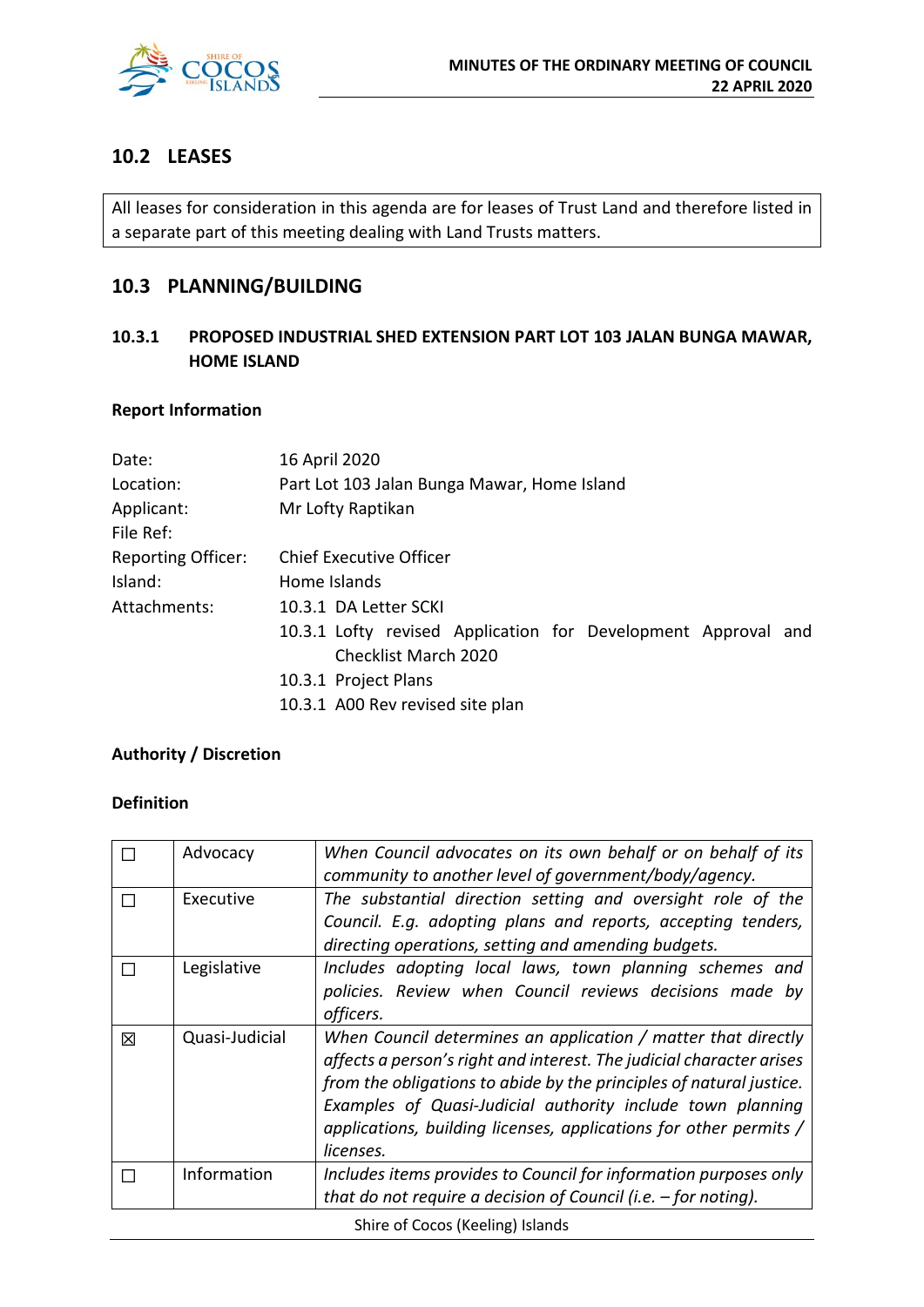

## **Report Purpose**

For Council to consider an application for a development approval for an extension at the existing warehouse upon part Lot 103 Jalan Bunga Mawar, Home Island.

## **Relevant Documents**

Available for viewing at the meeting

## **Background**

The applicant has proposed to extend the existing warehouse upon part Lot 103 Jalan Bunga Mawar for additional storage.

The subject land is zoned 'Industrial' under the *Shire of Cocos (Keeling) Islands Local Planning Scheme No.1* (the Scheme)*.* No exemption from requiring development approval applies for any form of Industrial development, including building extensions to existing land uses like this application. Additionally, currently Council does not have a delegation register in place for statutory planning approvals, meaning each application must be presented to Council for determination.

At its Ordinary meeting of Council held on the 26 September 2018, Council granted approval to Mr Lofty Raptikan for an addition of an office to existing warehouse. Through the intent of this application Mr Lofty Raptikan has cancelled the previous approval in accordance with clause 77 (1)(d) of the Deemed Provisions of the Scheme – An owner/applicant may request the local government to cancel development approval previously granted over their subject land.

## **Comment**

The proposed 5m long, 7.03m wide, and 2.7m high extension will be constructed of like materials to match and complement the existing warehouse shed. There is also an identified shortfall of storage on Home Island, therefore additional storage meets a community need.

Section 4.7.1 of the Scheme lists the site and development standards of the Industrial Zone. Given the minor nature of the extension to the warehouse, no matters of non-compliance with these development requirements are identified, other than in terms of the side setback. The Scheme states a setback of at least 5 metres shall be maintained from one side boundary. The proposed extension will site the warehouse 3.4 metres from the side boundary where the side setback requirement was previously met. However, as the warehouse extension proposes to increases the run of the existing gable roof, in like materials to not substantially alter the built form or appearance of the warehouse; a variation of 1.6m is practicable and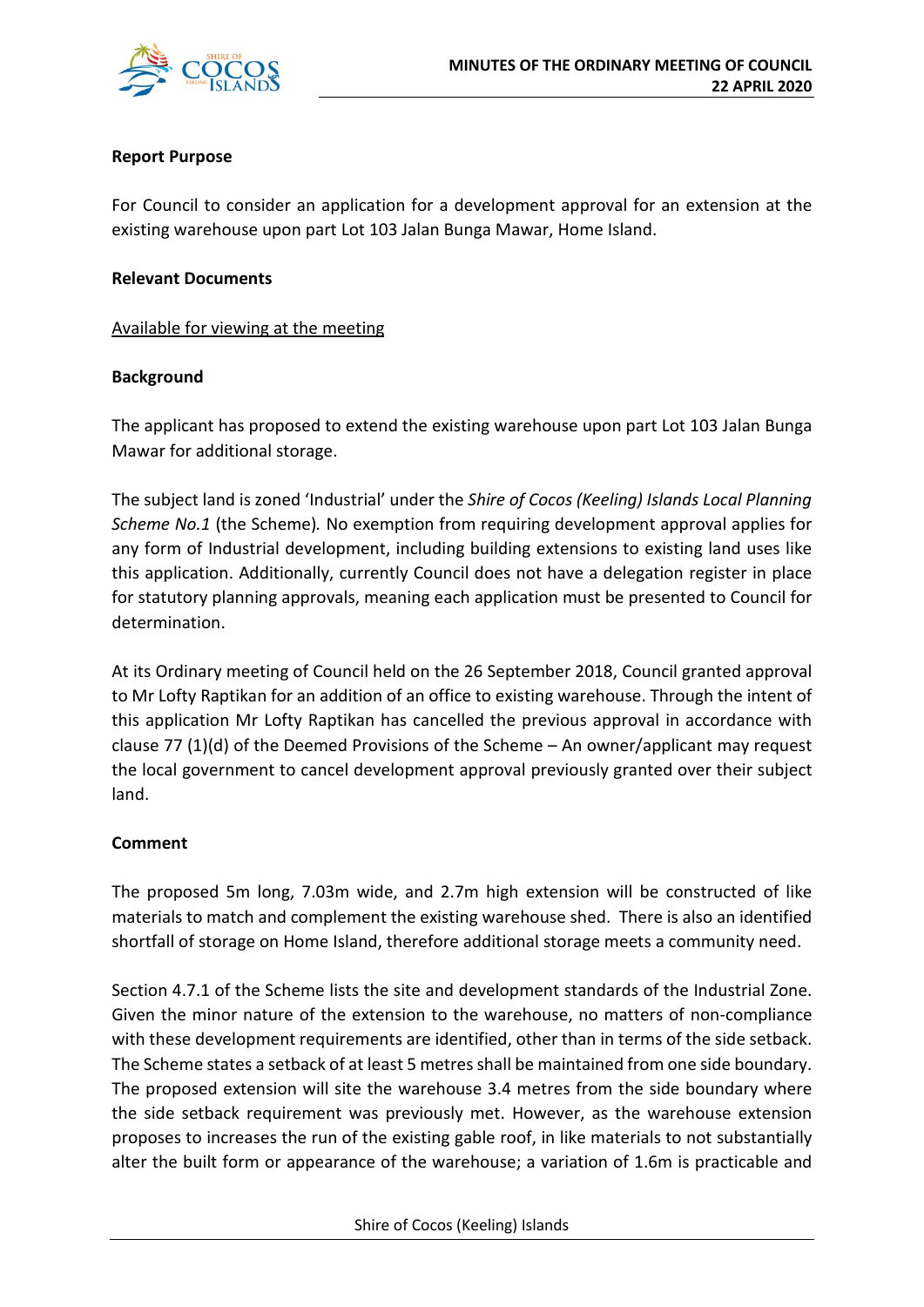

results in no adverse visual or vehicle access outcomes for the development site or neighbouring properties.

For these reasons, the application has no identified planning concerns.

## **Policy and Legislative Implications**

Shire of Cocos (Keeling) Islands Local Planning Scheme No.1: The existing land use of 'warehouse' is defined by the Scheme as "a building wherein goods are stored and may be offered for sale by wholesale".

The Zoning Table of Scheme lists this land use as permitted, subject to the use complying with any relevant development standards and requirements of the Scheme.

## **Financial Implications**

The item has no financial implications.

## **Strategic Implications**

*Shire of Cocos (Keeling) Islands Strategic Community Plan 2016 - 2026* – Goal 3.2.1: *Maintain and develop infrastructure in-line with community needs and the Islands environment.*

#### **Risk Implications**

| <b>Risk Category</b> | <b>Description</b>                                                     | <b>Rating (consequence x</b><br>likelihood) | <b>Mitigation Action</b>                                                                        |
|----------------------|------------------------------------------------------------------------|---------------------------------------------|-------------------------------------------------------------------------------------------------|
| Financial            |                                                                        |                                             |                                                                                                 |
| Health & Safety      |                                                                        |                                             |                                                                                                 |
| Reputation           |                                                                        |                                             |                                                                                                 |
| Service Interruption |                                                                        |                                             |                                                                                                 |
| Compliance           | Building permit not<br>obtained prior to<br>construction               | Low $(3)$                                   | Advice note added to<br>planning approval                                                       |
| Property             |                                                                        |                                             |                                                                                                 |
| Environment          | The proposal detracts<br>from the natural and<br>for built environment | Low $(3)$                                   | The development is<br>minor and has been<br>designed to<br>complement the<br>existing warehouse |
| Fraud                |                                                                        |                                             |                                                                                                 |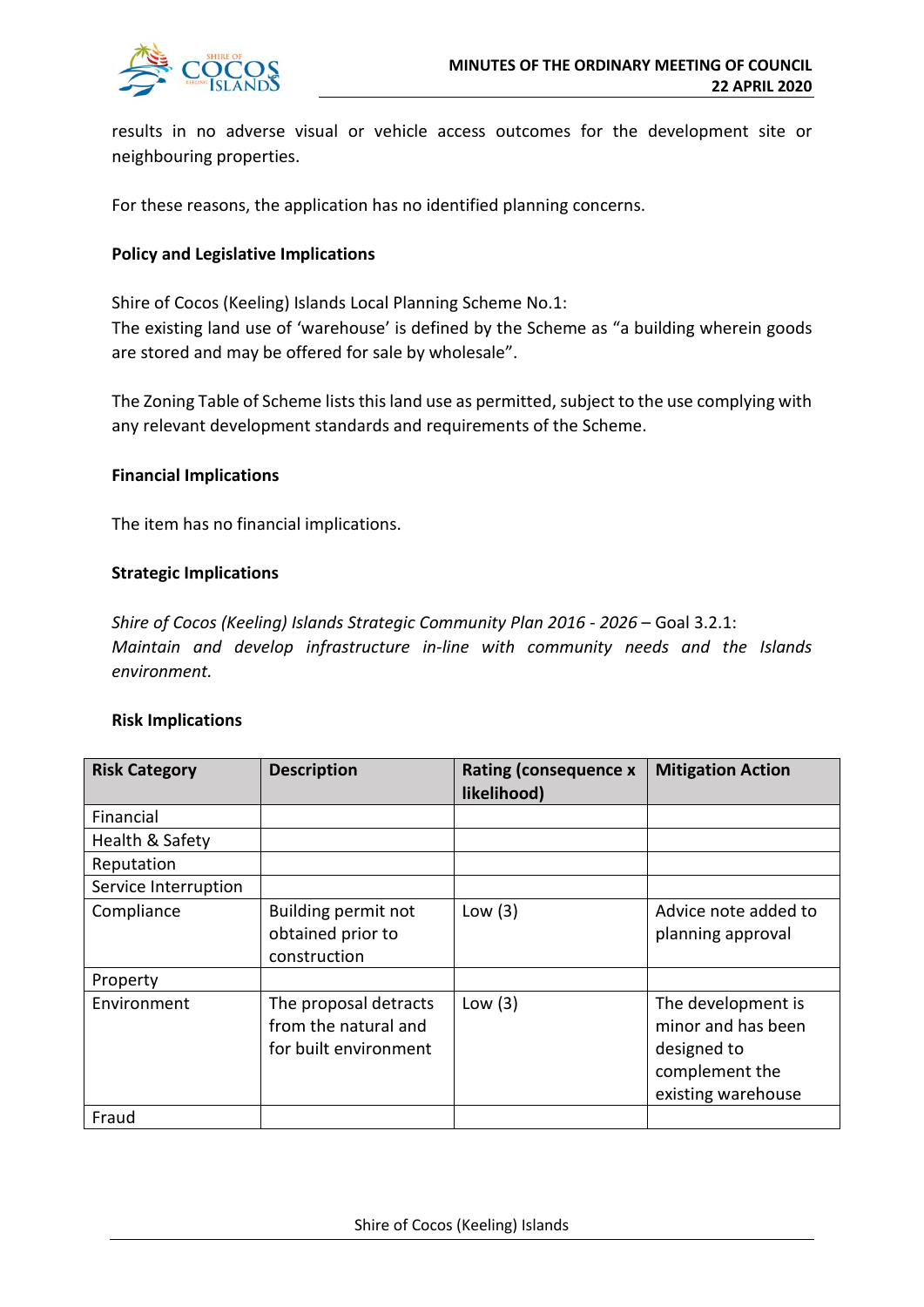

## **Risk Matrix**

| <b>Consequence /</b><br><b>Likelihood</b> | Insignificant (1) | Minor (2)        | Medium (3)       | Major (4)        | Extreme (5)      |
|-------------------------------------------|-------------------|------------------|------------------|------------------|------------------|
| <b>Almost Certain (5)</b>                 | Moderate (5)      | <b>High (10)</b> | <b>High (15)</b> | Extreme (20)     | Extreme (25)     |
| Likely (4)                                | Low(4)            | Moderate (8)     | <b>High (12)</b> | <b>High (16)</b> | Extreme (20)     |
| Possible (3)                              | Low(3)            | Moderate (6)     | Moderate (9)     | High $(12)$      | <b>High (15)</b> |
| Unlikely (2)                              | Low(2)            | Low $(4)$        | Moderate (6)     | Moderate (8)     | <b>High (10)</b> |
| Rare (1)                                  | Low(1)            | Low $(2)$        | Low(3)           | Low $(4)$        | Moderate (5)     |

#### **Voting Requirements**

Simple Majority

#### **Conclusion**

Given there is no relevant planning concerns the officer supports the proposal.

#### **COUNCIL RESOLUTION – ITEM NO 10.3.1**

#### **MOVED CR HAMIRIL, SECONDED CR LACY**

**THAT COUNCIL, BY SIMPLE MAJORITY, PURSUANT TO THE** *SHIRE OF COCOS (KEELING) ISLANDS LOCAL PLANNING SCHEME NO.1***, RESOLVES TO GRANT DEVELOPMENT APPROVAL FOR THE PROPOSED INDUSTRIAL SHED EXTENSION IN ACCORDANCE WITH THE ATTACHED PLANS ON PART LOT 103 JALAN BUNGA MAWAR, HOME ISLAND SUBJECT TO THE FOLLOWING CONDITION AND ADVICE NOTES:** 

**1. ALL DEVELOPMENT SHALL BE IN ACCORDANCE WITH THE ATTACHED PLANS DATE STAMPED 25 MARCH 2020 AND SHALL NOT BE ALTERED WITHOUT THE PRIOR WRITTEN APPROVAL OF THE LOCAL GOVERNMENT.** 

#### **ADVICE NOTES:**

- **1. THE APPLICANT BE ADVISED THIS IS PLANNING APPROVAL ONLY AND NOT A BUILDING PERMIT. A BUILDING PERMIT MUST BE OBTAINED FOR THIS DEVELOPMENT.**
- **2. STORMWATER IS TO BE MANAGED IN ACCORDANCE WITH LOCAL CONDITIONS.**
- **3. IF THE DEVELOPMENT THE SUBJECT OF THIS APPROVAL IS NOT SUBSTANTIALLY COMMENCED WITHIN A PERIOD OF TWO (2) YEARS, THE APPROVAL SHALL LAPSE AND BE OF NO FURTHER EFFECT.**
- **4. WHERE AN APPROVAL HAS SO LAPSED, NO DEVELOPMENT SHALL BE CARRIED OUT WITHOUT THE FURTHER APPROVAL OF THE LOCAL GOVERNMENT HAVING FIRST BEEN SOUGHT AND OBTAINED.**
- **5. THE APPLICANT BE ADVISED THAT "SHOULD YOU BE AGGRIEVED BY THIS DECISION, OR ANY CONDITIONS IMPOSED, THERE IS A RIGHT OF REVIEW UNDER THE**  *PLANNING AND DEVELOPMENT ACT 2005* **(THE ACT)***.* **AN APPLICATION FOR REVIEW MUST BE SUBMITTED IN ACCORDANCE WITH PART XIV OF THE ACT WITHIN 28 DAYS OF THE DATE OF THIS DECISION TO:**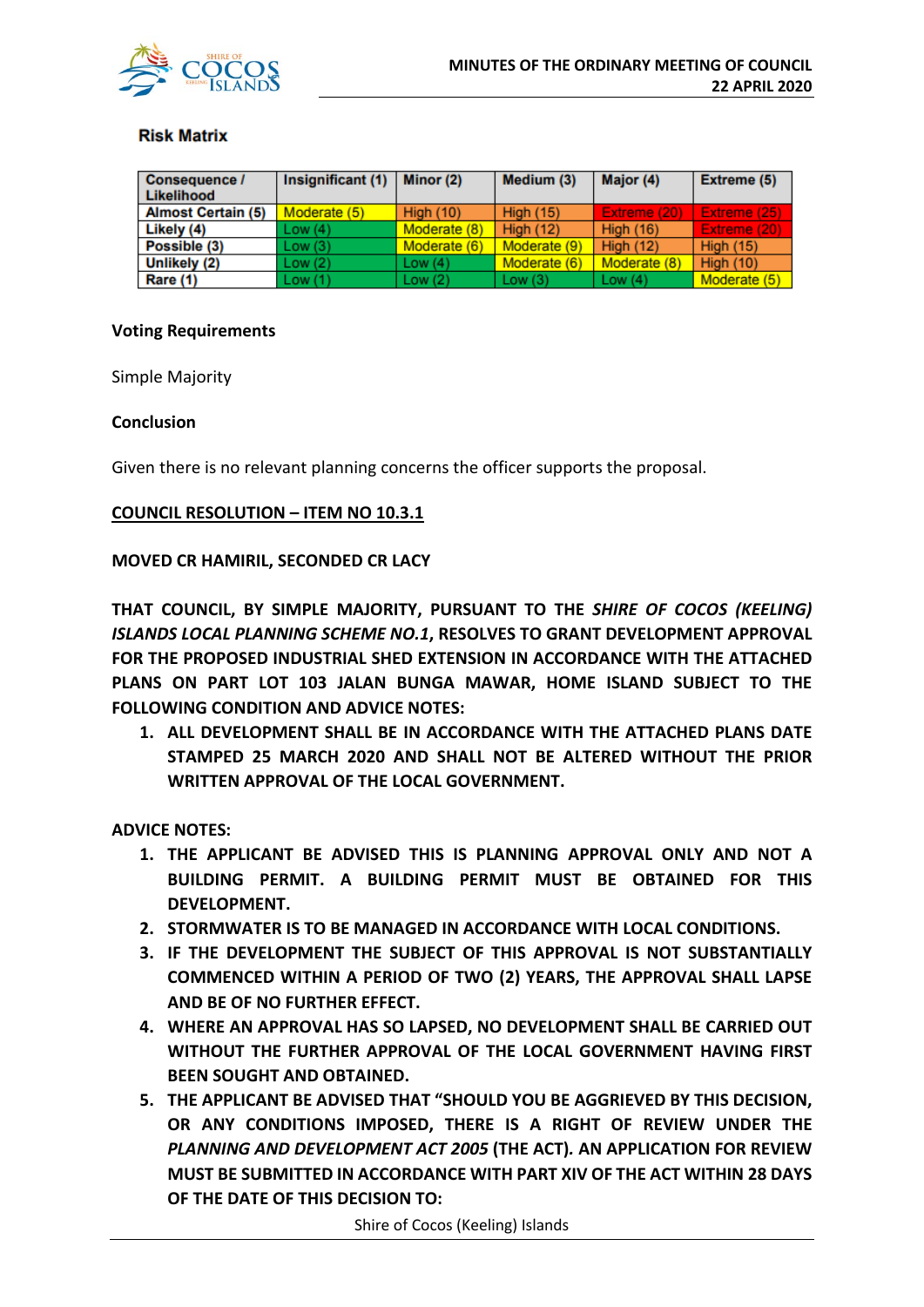

## **THE STATE ADMINISTRATIVE TRIBUNAL GPO BOX U1991 PERTH WA 6845"**

## **THE MOTION WAS PUT AND DECLARED CARRIED (7/0)**

**FOR:** IKU, ANTHONEY, CHARLSTON, HAMIRIL, IBRAM, LACY, MINKOM **AGAINST:** NIL

## **OFFICER'S RECOMMENDATION – ITEM NO 10.3.1**

THAT COUNCIL, BY SIMPLE MAJORITY, PURSUANT TO THE *SHIRE OF COCOS (KEELING) ISLANDS LOCAL PLANNING SCHEME NO.1*, RESOLVES TO GRANT DEVELOPMENT APPROVAL FOR THE PROPOSED INDUSTRIAL SHED EXTENSION IN ACCORDANCE WITH THE ATTACHED PLANS ON PART LOT 103 JALAN BUNGA MAWAR, HOME ISLAND SUBJECT TO THE FOLLOWING CONDITION AND ADVICE NOTES:

1. ALL DEVELOPMENT SHALL BE IN ACCORDANCE WITH THE ATTACHED PLANS DATE STAMPED 25 MARCH 2020 AND SHALL NOT BE ALTERED WITHOUT THE PRIOR WRITTEN APPROVAL OF THE LOCAL GOVERNMENT.

ADVICE NOTES:

- 1. THE APPLICANT BE ADVISED THIS IS PLANNING APPROVAL ONLY AND NOT A BUILDING PERMIT. A BUILDING PERMIT MUST BE OBTAINED FOR THIS DEVELOPMENT.
- 2. STORMWATER IS TO BE MANAGED IN ACCORDANCE WITH LOCAL CONDITIONS.
- 3. IF THE DEVELOPMENT THE SUBJECT OF THIS APPROVAL IS NOT SUBSTANTIALLY COMMENCED WITHIN A PERIOD OF TWO (2) YEARS, THE APPROVAL SHALL LAPSE AND BE OF NO FURTHER EFFECT.
- 4. WHERE AN APPROVAL HAS SO LAPSED, NO DEVELOPMENT SHALL BE CARRIED OUT WITHOUT THE FURTHER APPROVAL OF THE LOCAL GOVERNMENT HAVING FIRST BEEN SOUGHT AND OBTAINED.
- 5. THE APPLICANT BE ADVISED THAT "SHOULD YOU BE AGGRIEVED BY THIS DECISION, OR ANY CONDITIONS IMPOSED, THERE IS A RIGHT OF REVIEW UNDER THE *PLANNING AND DEVELOPMENT ACT 2005* (THE ACT)*.* AN APPLICATION FOR REVIEW MUST BE SUBMITTED IN ACCORDANCE WITH PART XIV OF THE ACT WITHIN 28 DAYS OF THE DATE OF THIS DECISION TO:

THE STATE ADMINISTRATIVE TRIBUNAL GPO BOX U1991 PERTH WA 6845"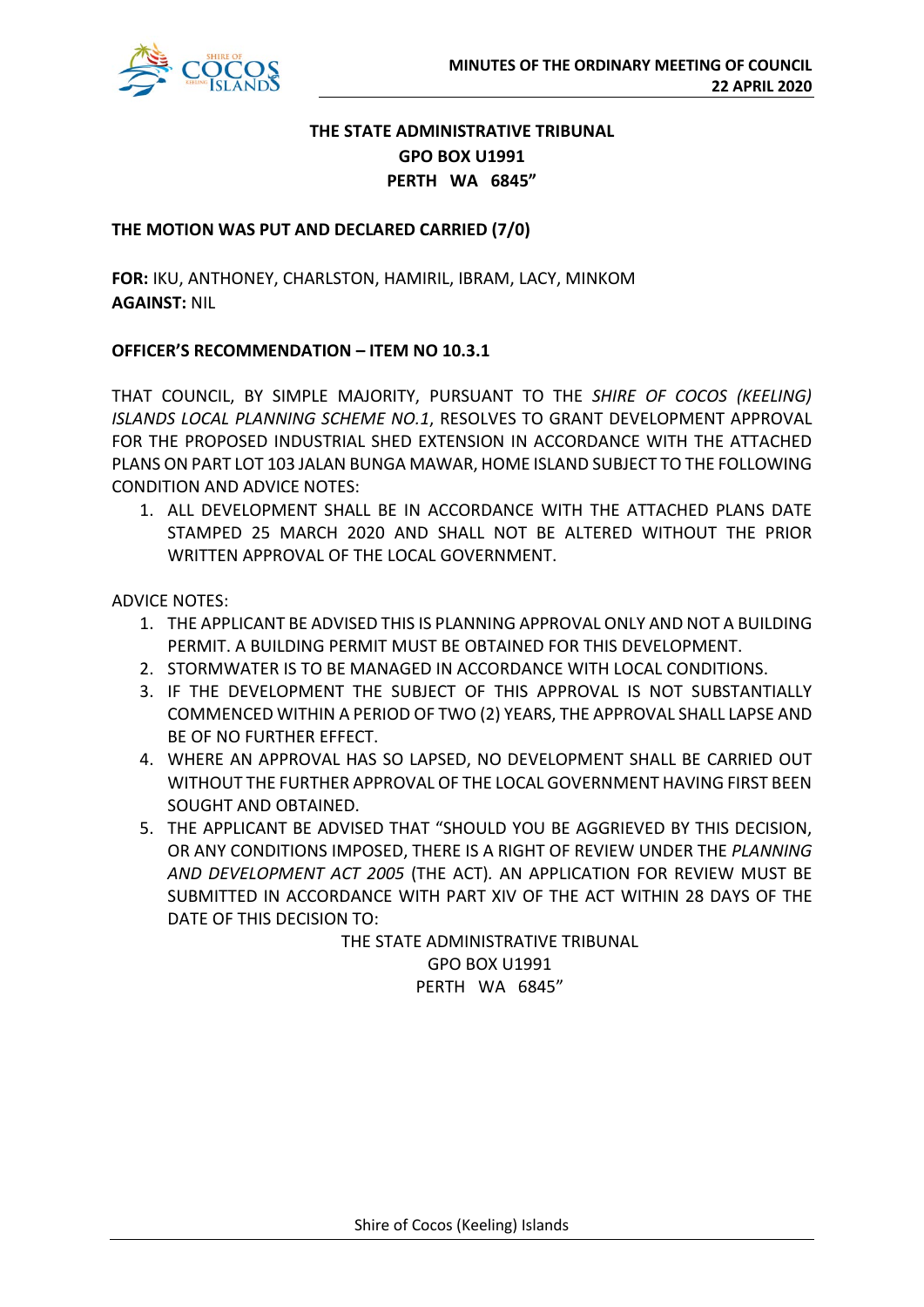

## **10.4 ADMINISTRATION**

## **10.4.1 FINANCIAL RELIEF**

## **Report Information**

Date: 17 April 2020 Location: Applicant: Shire of Cocos (Keeling) Islands File Ref: Disclosure of Interest:Nil Reporting Officer: Joanne Soderlund, DCEO Island: N/A Attachments:

## **Authority / Discretion**

## **Definition**

|   | Advocacy       | When Council advocates on its own behalf or on behalf of its<br>community to another level of government/body/agency. |  |  |  |
|---|----------------|-----------------------------------------------------------------------------------------------------------------------|--|--|--|
|   |                |                                                                                                                       |  |  |  |
| ⊠ | Executive      | The substantial direction setting and oversight role of the                                                           |  |  |  |
|   |                | Council. E.g. adopting plans and reports, accepting tenders,                                                          |  |  |  |
|   |                | directing operations, setting and amending budgets.                                                                   |  |  |  |
|   | Legislative    | Includes adopting local laws, town planning schemes and                                                               |  |  |  |
|   |                | policies. Review when Council reviews decisions made by                                                               |  |  |  |
|   |                | officers.                                                                                                             |  |  |  |
|   | Quasi-Judicial | When Council determines an application / matter that directly                                                         |  |  |  |
|   |                | affects a person's right and interest. The judicial character arises                                                  |  |  |  |
|   |                | from the obligations to abide by the principles of natural justice.                                                   |  |  |  |
|   |                | Examples of Quasi-Judicial authority include town planning                                                            |  |  |  |
|   |                | applications, building licenses, applications for other permits /                                                     |  |  |  |
|   |                | licenses.                                                                                                             |  |  |  |
|   | Information    | Includes items provides to Council for information purposes only                                                      |  |  |  |
|   |                | that do not require a decision of Council (i.e. $-$ for noting).                                                      |  |  |  |

#### **Report Purpose**

To seek Council's approval for a range of support and recovery measures to assist the Shire of Cocos Keeling Islands community and local businesses impacted by COVID-19.

## **Relevant Documents**

Available for viewing at the meeting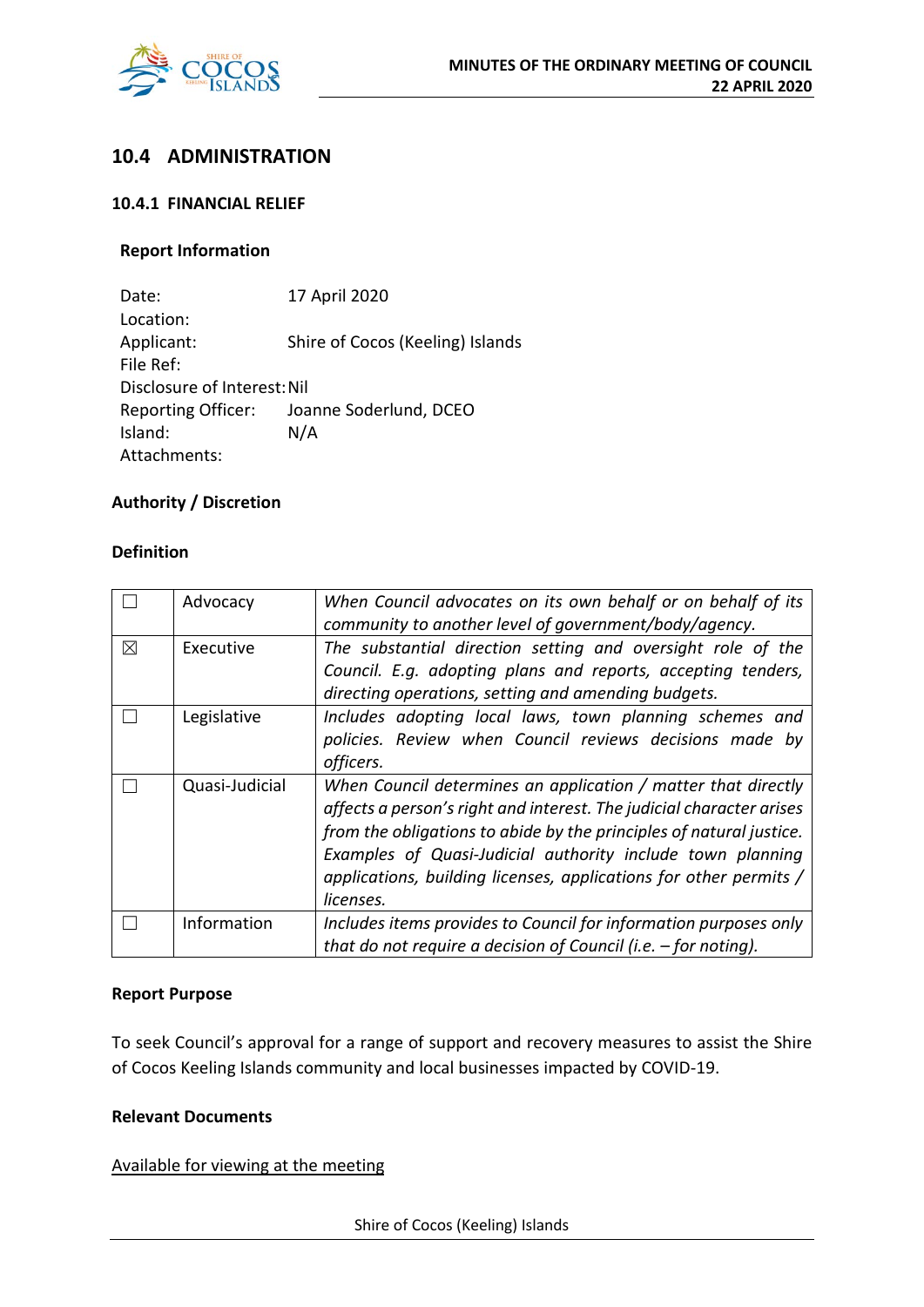

## **Background**

The COVID-19 pandemic has escalated world-wide over the two months and has resulted in considerable and serious economic and social impacts. The Federal Governments health response to COVID-19, whilst recognised as essential to ensure the pandemic is managed and contained, has impacted on the lives and livelihoods of Shire of Cocos Keeling Islands residents, businesses and community organisations and there is deep concern in regard to the long-term socio-economic impacts of the pandemic.

On 27 March 2020 WALGA called an emergency meeting of its State Council to consider a set of actions that Councils may contemplate to support their communities through COVID-19. A summary of the measures the State Council endorsed for consideration by local governments is included below:

- Consider not increasing rates for the 2020-21 financial year.
- Adoption of the WALGA template financial hardship policy by local governments that do not currently have a policy.
- Consider rate relief options to support small businesses affected by COVID-19.
- Review fees and charges considering whether fees can be reduced, waived or deferred during the pandemic.
- Bring forward capital works and infrastructure spending with aggressive application of reserves and borrowing.
- Prioritise local government spending with businesses and contractors located within the local government.
- Implement business friendly payment terms to support business cash flow.

## **Comment**

## **Impacts on Shire Services, Facilities and Staff**

In the face of COVID-19 the Shire has taken significant steps to remodel its services to reduce face to face contact where possible to protect both staff and the community and prevent the spread of infection. Many employees are working from home where possible and the community libraries are offering a home deliver service due to the facility closure. Shire events have been cancelled for the foreseeable future and community programs have been modified to allow for online delivery methods due to social distancing requirements. In these challenging times Council is committed to retaining staff to lessen the financial impact on staff, the organisation and the wider community.

To provide staff with some assurance of a safety net, all permanent staff have also been given an additional 20 day (pro-rata) COVID-19 leave entitlement which is consistent with the WA State Public Service entitlement and with the entitlement provided by many other local governments, including Christmas Island.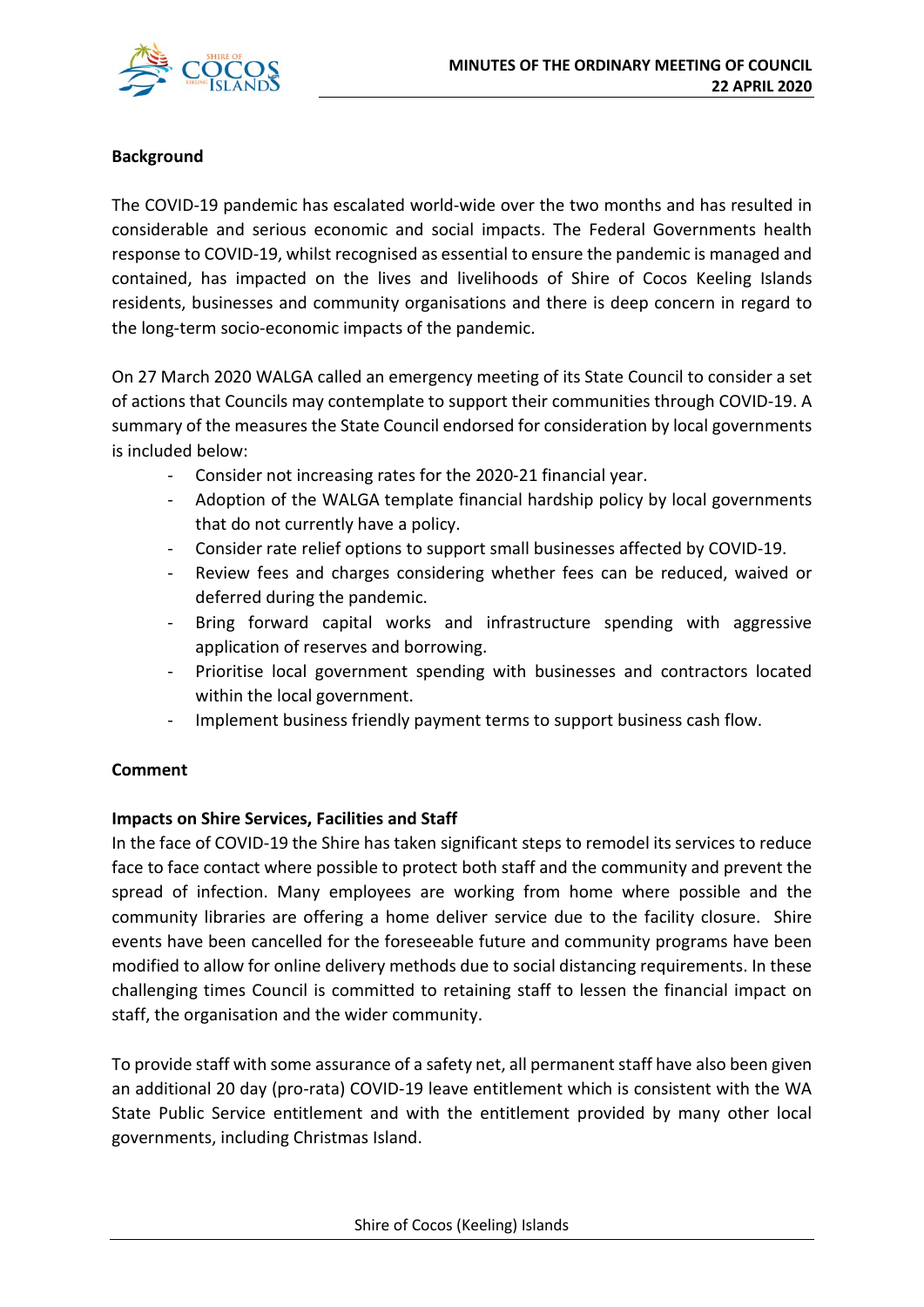

## **Impacts on the Community**

The Shire recognises the serious impact the COVID-19 pandemic is having on the community as a whole. The islands are already being heavily impacted by response measures to COVID-19. This is evidenced by:

- Travel ban on arrivals to the islands with the exception of returning residents and essential workers;
- Business contraction (particularly in the tourism industry);
- Increased unemployment;
- Forced closure of places of worship, gyms, playgrounds, libraries and others;
- Restricted trading conditions for restaurants and cafes;
- Cancellation of events:
- Restrictions of gatherings of more than two people; and
- People working from home and undertaking isolation.

The Shire recognises the need to provide additional support to the community, particularly the most vulnerable members, noting that it is expected that there will be a significant increase in the number of people falling into this category, and this may continue for a significant period of time. There are assistance packages being made available through the Federal Government. The assistance offerings are rapidly changing and to assist the community to access these offerings the Shire has engaged a grants officer on short term contract to help guide the community through the process.

There are also a range of support services available to businesses including financial services, staff management resources and assistance, marketing initiatives and mental health advice services. Residents, community organisations and businesses are strongly encouraged to review these offerings.

## **COVID-19 Support Package**

The Shire acknowledges that it also has an important role to play at a local level. The Shire is taking swift action to introduce a COVID-19 Support Package comprising a mix of funding and in-kind support designed to mitigate some of the impacts that will be felt across the community in the short to medium term.

Actions that the Shire has already taken include:

- The short-term employment of a grants officer to help the community access government assistance offerings.
- Expediting planned capital projects in the coming months to ensure employment and business opportunities for the local community.
- Advocate for the reduction of registration fees for businesses such as car hire providers who currently pay registration at a higher business use rate.
- Advocate for a freeze on increases to water, sewerage and electricity rates for the 2020/2021 financial year.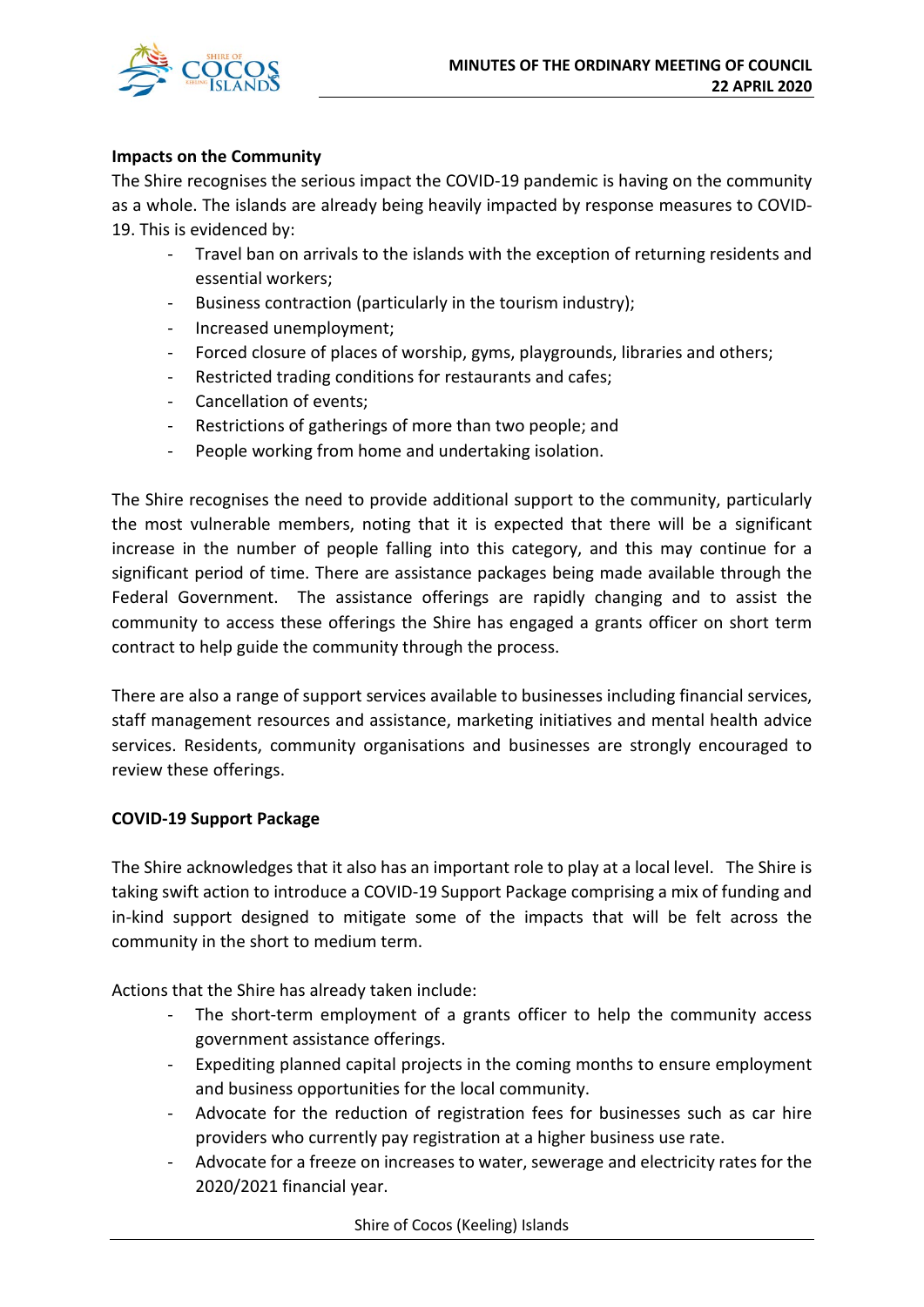

| Item                                                                                               | <b>Details</b>                                                                                                                    | <b>Saving to community</b>                                                                                                                                                                                                          | <b>Foregone</b><br>Revenue<br>for the<br><b>Shire</b> |
|----------------------------------------------------------------------------------------------------|-----------------------------------------------------------------------------------------------------------------------------------|-------------------------------------------------------------------------------------------------------------------------------------------------------------------------------------------------------------------------------------|-------------------------------------------------------|
| <b>Shire rates</b><br><b>INCREASE</b><br>freeze                                                    | The standard<br>annual increase in<br>rates is usually 3%.                                                                        | 3% saving per rateable property<br>e.g. The average rateable value<br>of general developed<br>(residential) is \$17,166. This<br>would result in an average rate<br>amount of \$1871 and an average<br>saving of \$56 per property. | \$12,300                                              |
| Reduce the rate<br>in the dollar for<br>holiday<br>accommodation<br>to the same as<br>residential: | Differential rate in<br>the dollar for<br>Holiday<br>Accommodation is<br>.1617 as opposed<br>to the residential<br>rate of .1090. | 48.34% saving per effected<br>ratepayer 13 rate payers -<br>average saving of \$991 per<br>property - but will vary based on<br>rateable value of each property.                                                                    | \$12,891                                              |
| <b>Shire waste</b><br>collection<br>charge<br><b>INCREASE</b><br>freeze.                           | The standard<br>annual increase in<br>rates is usually 3%.                                                                        | 3% or \$10.35 saving per bin.                                                                                                                                                                                                       | \$2,059                                               |
| <b>TOTAL IMPACT</b>                                                                                |                                                                                                                                   |                                                                                                                                                                                                                                     | \$27,250                                              |

Further actions recommended for Council consideration:

## **Further Support by the Land Trusts**

Additional relief options to those tabled above will be considered by the Cocos Keeling Islands Land Trusts at the May 2020 Ordinary Council Meeting. At this meeting the Land Trusts will consider concessions on lease fees for affected lessees and level of increase (if any) for the Kampong House rentals for the coming financial year.

## **Policy and Legislative Implications**

As any decision relating to budgets, including rate setting, must be done under Section 6.2 (1) of the Local Government Act 1995 (WA) (CKI), this report seeks an in-principle agreement for officers to prepare the draft budget. The draft budget would then be considered by Council during the budget processes, presented under Section 6.32 of the Local Government Act (WA) (CKI) early in the new financial year for Council to adopted under Absolute Majority.

Council currently does not have a Financial Hardships Policy as recommended by the WALGA State Council; however, officers will review the WALGA template policy and present it for consideration by Council.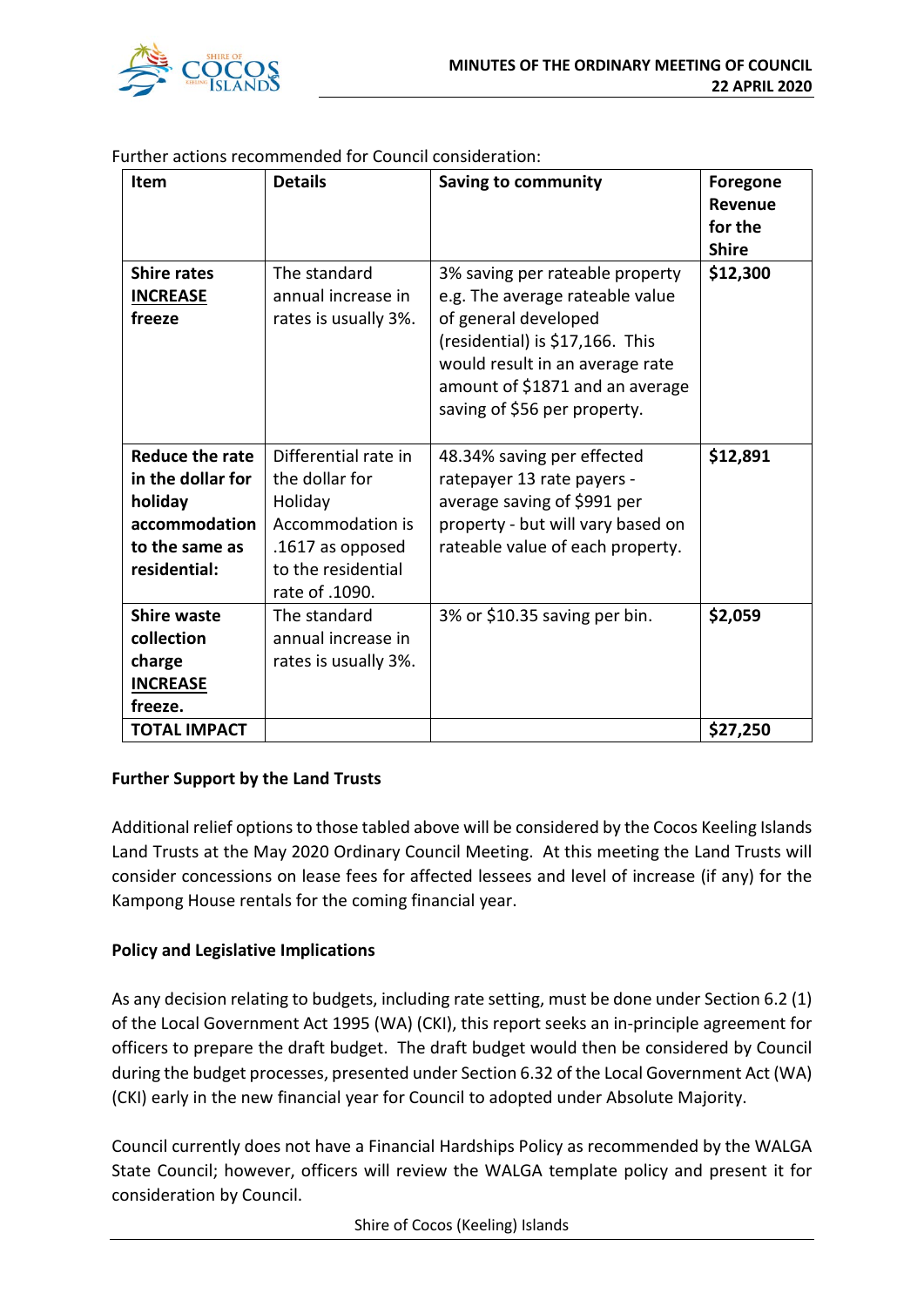

On 7 April 2020, the National Cabinet approved a Mandatory Code of Conduct for SME commercial leasing principles during the COVID-19 pandemic (the Code). The Code provides a binding framework for resolving the fraught question of how the financial burden of the COVID-19 pandemic should be shared between landlords and their small-to-medium sized business tenants. In summary, the Code achieves this by requiring landlords to negotiate with tenants, amendments to existing lease arrangements during the COVID-19 pandemic, including reductions to rent, in accordance with a set of good faith leasing principles. Whilst this is not directly applicable to rates, it establishes the foundation principles for sharing the burden of the economic impact of the pandemic.

## **Financial Implications**

The financial relief items proposed for adoption in this agenda will not have any affect of the current 19/20 financial year budget. It is anticipated that they will however reduce the revenue available in 20/21 budget by \$27,250.

## **Strategic Implications**

Corporate Business Plan 2018/19 – 2021/22: Economic Development Objective 1 – Support and assist Tourism in recognition of its importance as an economic driver. Object 5 – Support employment and promote business opportunities.

## **Risk Implications**

| <b>Risk Category</b> | <b>Description</b>     | <b>Rating (consequence x</b><br>likelihood) | <b>Mitigation Action</b> |
|----------------------|------------------------|---------------------------------------------|--------------------------|
| Financial            | That the               | Low $(3)$                                   | Financial relief         |
|                      | recommended            |                                             | measures will be         |
|                      | measures have a        |                                             | included in the          |
|                      | significant financial  |                                             | preparation of the       |
|                      | impost on the Shire.   |                                             | 20/21 financial year     |
|                      |                        |                                             | budget.                  |
| Health & Safety      | N/A                    | N/A                                         | N/A                      |
| Reputation           | That the               | Low $(4)$                                   | Financial relief         |
|                      | recommended            |                                             | measures proposed        |
|                      | measures are seen as   |                                             | are all in line with the |
|                      | either too generous or |                                             | recommendations          |
|                      | not generous enough.   |                                             | from WALGA state         |
|                      |                        |                                             | council.                 |
| Service Interruption | N/A                    | N/A                                         | N/A                      |
| Compliance           | N/A                    | N/A                                         | N/A                      |
| Property             | N/A                    | N/A                                         | N/A                      |
| Environment          | N/A                    | N/A                                         | N/A                      |
| Fraud                | N/A                    | N/A                                         | N/A                      |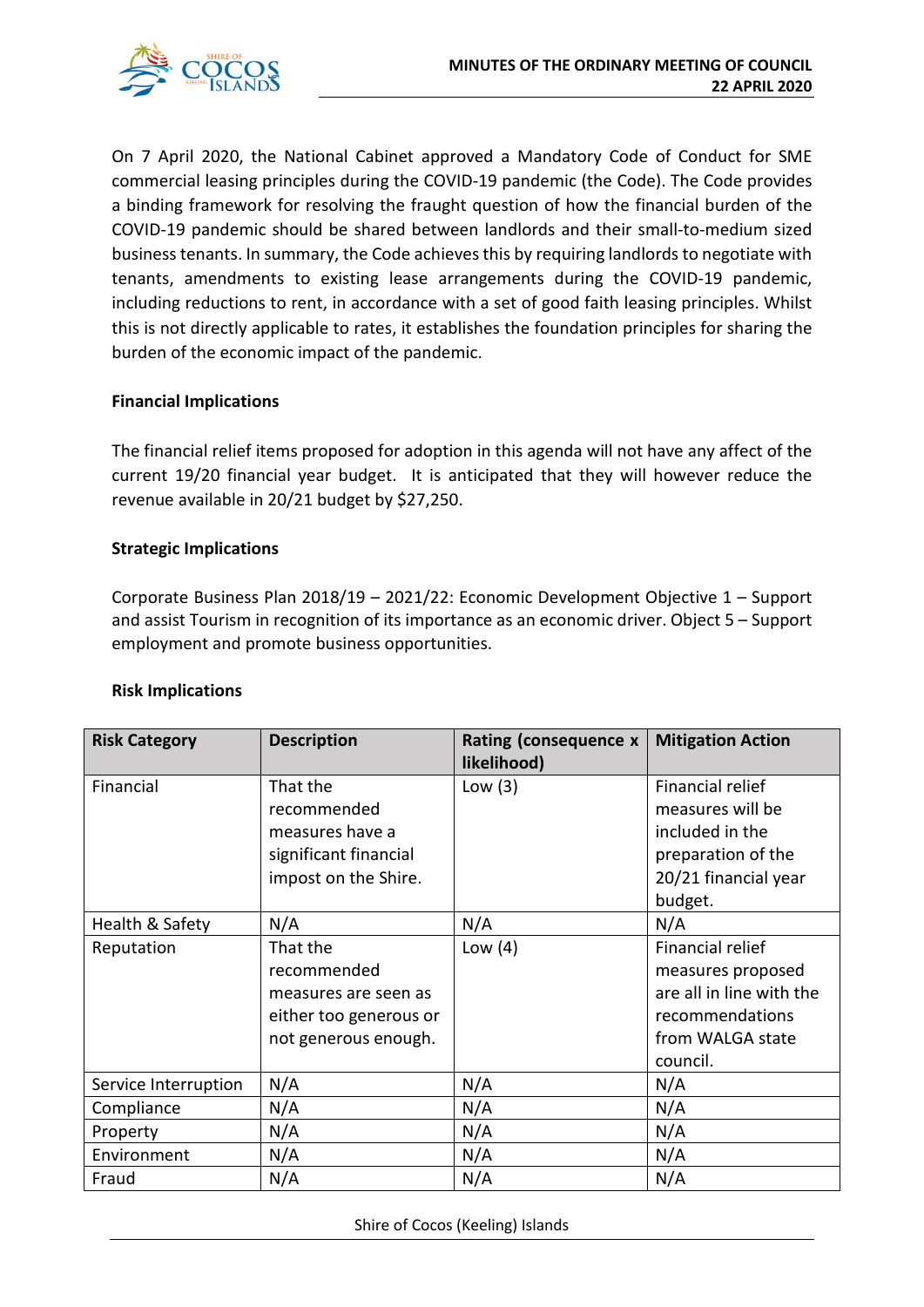

## **Risk Matrix**

| Consequence /<br>Likelihood | Insignificant (1) | Minor (2)    | Medium (3)       | Major (4)        | Extreme (5)      |
|-----------------------------|-------------------|--------------|------------------|------------------|------------------|
| <b>Almost Certain (5)</b>   | Moderate (5)      | High $(10)$  | <b>High (15)</b> | Extreme (20)     | Extreme (25)     |
| Likely (4)                  | Low(4)            | Moderate (8) | <b>High (12)</b> | <b>High (16)</b> | Extreme (20)     |
| Possible (3)                | Low(3)            | Moderate (6) | Moderate (9)     | <b>High (12)</b> | <b>High (15)</b> |
| Unlikely (2)                | Low(2)            | Low $(4)$    | Moderate (6)     | Moderate (8)     | High $(10)$      |
| Rare (1)                    | Low(1)            | Low(2)       | Low $(3)$        | Low $(4)$        | Moderate (5)     |

#### **Voting Requirements**

Simple majority

#### **Conclusion**

The officer's recommendation is based on balancing the Shire's capacity to offer this financial relief with our responsibility for economic development via local employment, our responsibility to continue to provide quality services to our community, whilst also sharing some of the burden of the economic impacts of the pandemic.

## **COUNCIL RESOLUTION – ITEM NO 10.4.1**

#### **MOVED CR CHARLSTON, SECONDED CR IBRAM**

**THAT COUNCIL, BY SIMPLE MAJORITY, PURSUANT TO SECTION 3.18 OF** *THE LOCAL GOVERNMENT ACT 1995 (WA) (CKI)* **RESOLVES TO CONSIDER THE FOLLOWING MEASURES WHEN SETTING THE 2020/2021 SCHEDULE OF RATES AND THE 2020/2021 SCHEDULE OF FEES AND CHARGES:**

- **a) NO INCREASE IN THE RATE IN THE DOLLAR ACROSS ALL DIFFERENTIAL RATING CATEGORIES;**
- **b) REDUCE THE RATE IN THE DOLLAR FOR HOLIDAY ACCOMMODATION TO THE SAME AS GENERAL DEVELOPED;**
- **c) NO INCREASE IN THE FEE AND CHARGE FOR WASTE COLLECTION.**

**THE MOTION WAS PUT AND DECLARED CARRIED (7/0)**

**FOR:** IKU, ANTHONEY, CHARLSTON, HAMIRIL, IBRAM, LACY, MINKOM **AGAINST:** NIL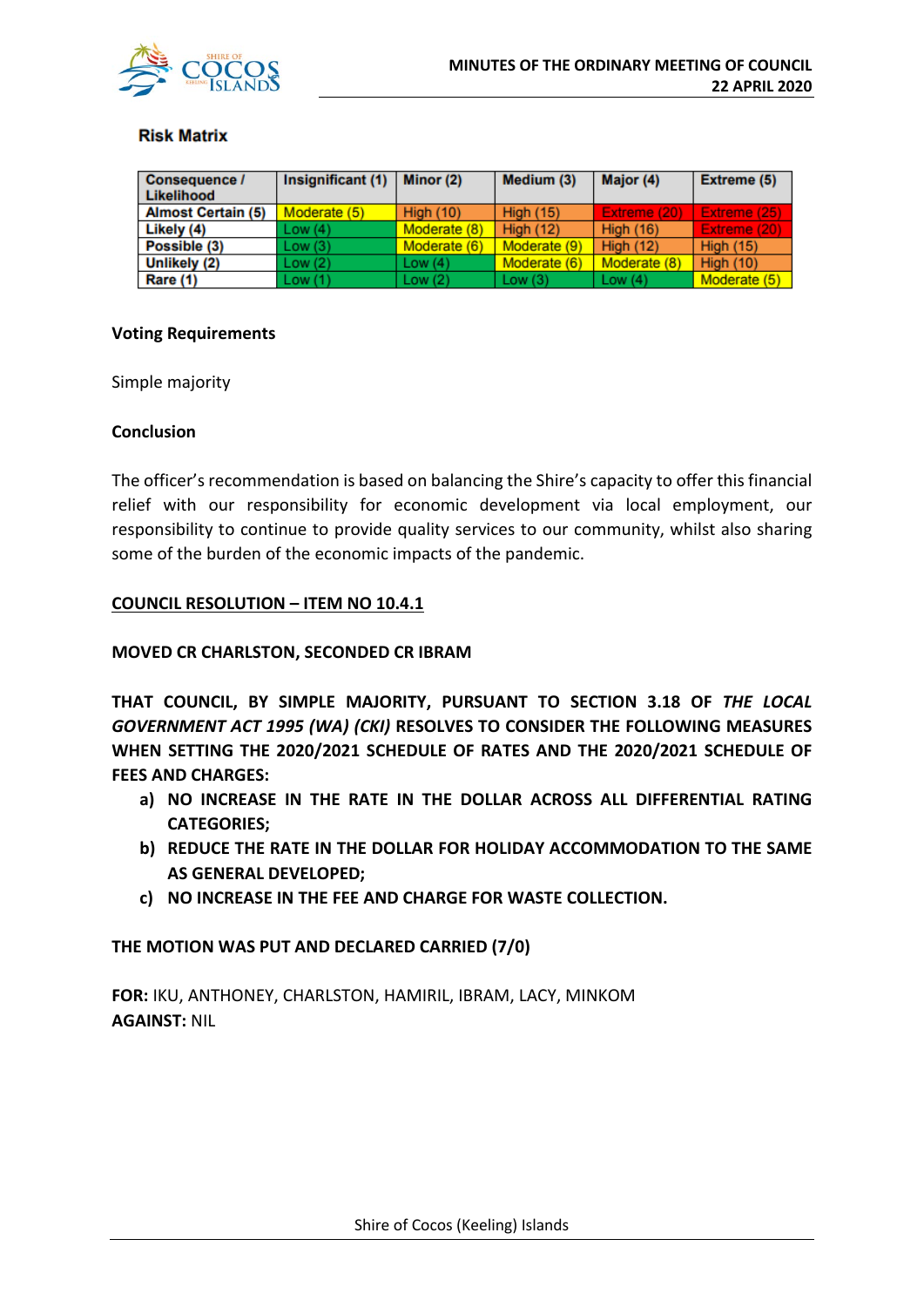

## **OFFICER'S RECOMMENDATION – ITEM NO 10.4.1**

THAT COUNCIL, BY SIMPLE MAJORITY, PURSUANT TO SECTION 3.18 OF *THE LOCAL GOVERNMENT ACT 1995 (WA) (CKI)* RESOLVES TO CONSIDER THE FOLLOWING MEASURES WHEN SETTING THE 2020/2021 SCHEDULE OF RATES AND THE 2020/2021 SCHEDULE OF FEES AND CHARGES:

- d) NO INCREASE IN THE RATE IN THE DOLLAR ACROSS ALL DIFFERENTIAL RATING CATEGORIES;
- e) REDUCE THE RATE IN THE DOLLAR FOR HOLIDAY ACCOMMODATION TO THE SAME AS GENERAL DEVELOPED;
- f) NO INCREASE IN THE FEE AND CHARGE FOR WASTE COLLECTION.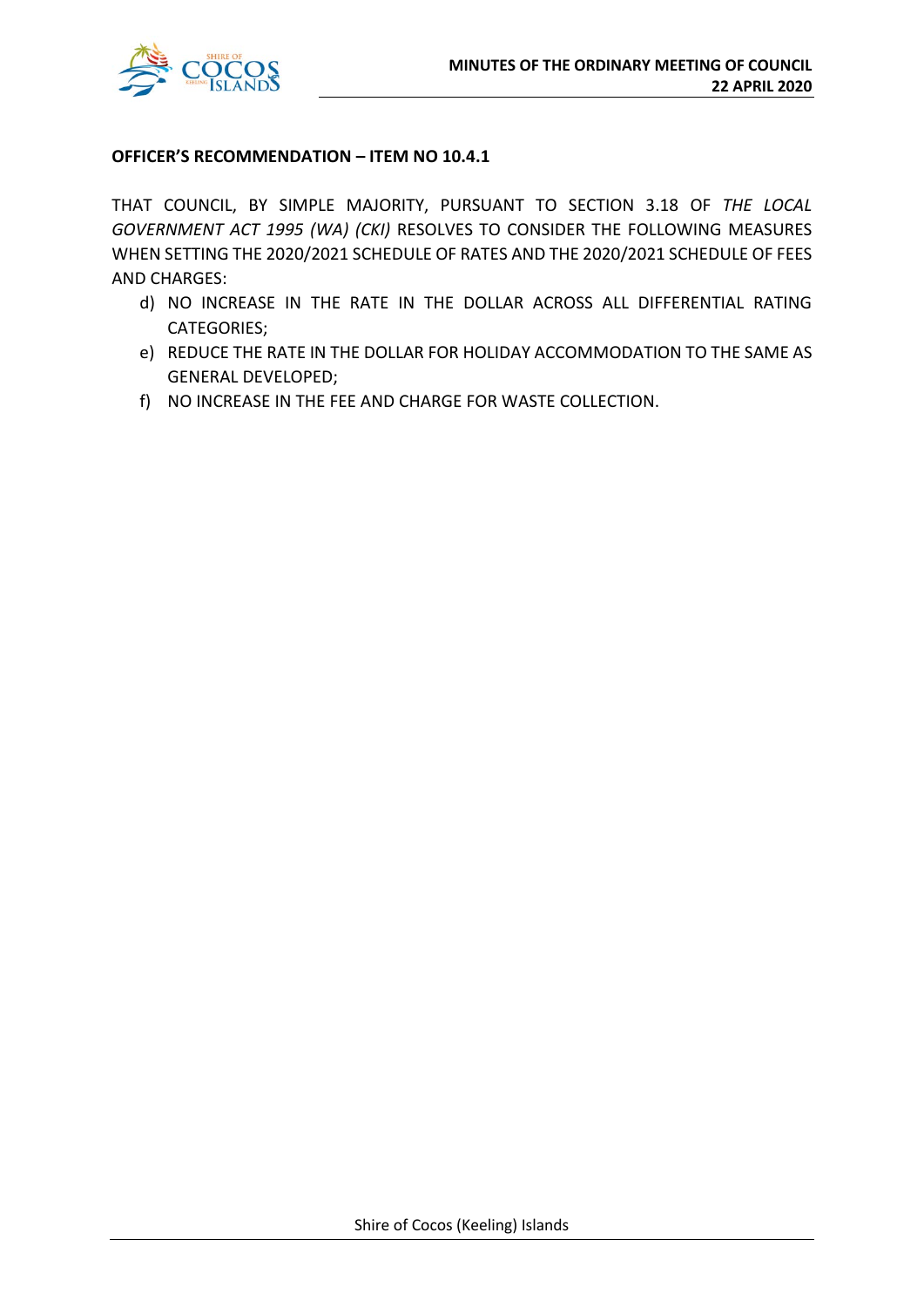

## **10.5 MINUTES TO BE RECEIVED**

Nil

**11. ELECTED MEMBERS MOTION OF WHICH PREVIOUS NOTICE HAS BEEN GIVEN**

Nil

**12. MOTIONS WITHOUT NOTICE WITH LEAVE OF COUNCIL**

Nil

**13. MATTERS BEHIND CLOSED DOORS**

Nil

**14. MATTERS RELATING TO THE LAND TRUSTS**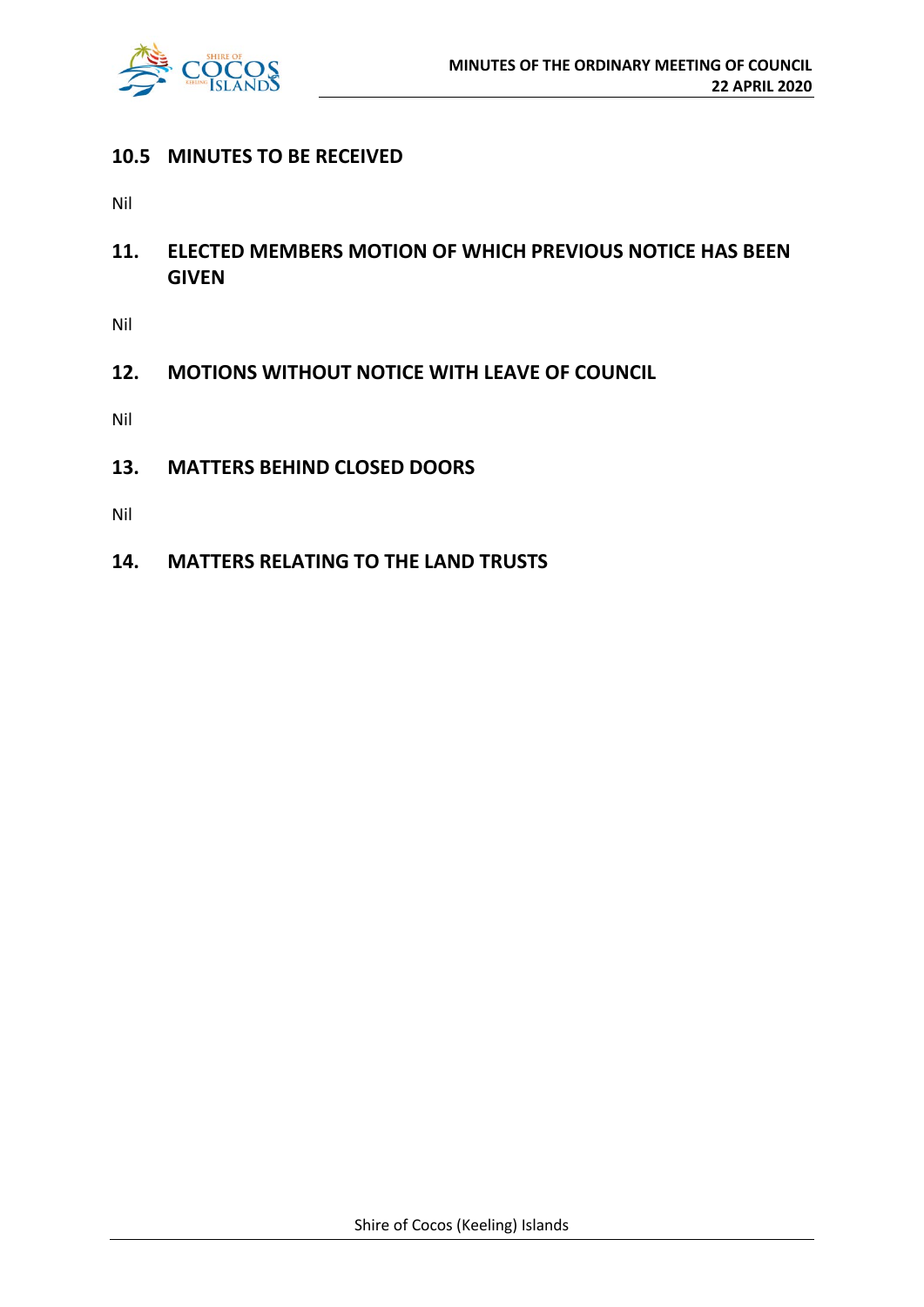



## MATTERS RELATING TO THE LAND TRUST 1979 AND LAND TRUST 1984

The Australian Government transferred ownership of portions of land on the Cocos (Keeling) Islands, under two separate deeds, to the Territory's local government being the Cocos (Keeling) Islands Council. On 1 July 1992 the Territories Law Reform Act came into effect by which the Commonwealth Government applied Western Australian laws to the Cocos (Keeling) Islands. The Local Government (Transition) Ordinance 1992 established the Shire of the Cocos (Keeling) Islands by absorbing the Cocos (Keeling) Islands Council. By this arrangement, the body corporate called the Shire of Cocos (Keeling) Islands became the Trustee for both Land Trusts. Decisions relating to the Trust are made by Council as the decision-making arm of the body corporate.

**The 1979 Deed:** The 1979 Trust Deed applies to all of the land above the high-water mark on Home Island, except Lot 13, Lot 14 and Pulu Gangsa (Cemetery Island). The Deed states that the land is to be held 'upon trust for the benefit, advancement and wellbeing of the community formed by the Kampong residents.' No other terms were expressed in the Deed. 'Kampong residents' were described in the 1979 Trust Deed as 'the residents from time to time of the Kampong area'.

**The 1984 Deed:** The 1984 Trust Deed applies to all parcels of land situated and being above high-water mark within the Cocos (Keeling) Islands, including North Keeling Island, but not including parcels of land as described in the First Schedule of the 1984 Trust Deed. This transferred land was to be held by the Council (and later, by its successor, the Shire) 'upon trust for the benefit, advancement and wellbeing of the Cocos (Keeling) Islanders resident in the Territory on land owned by the Council."